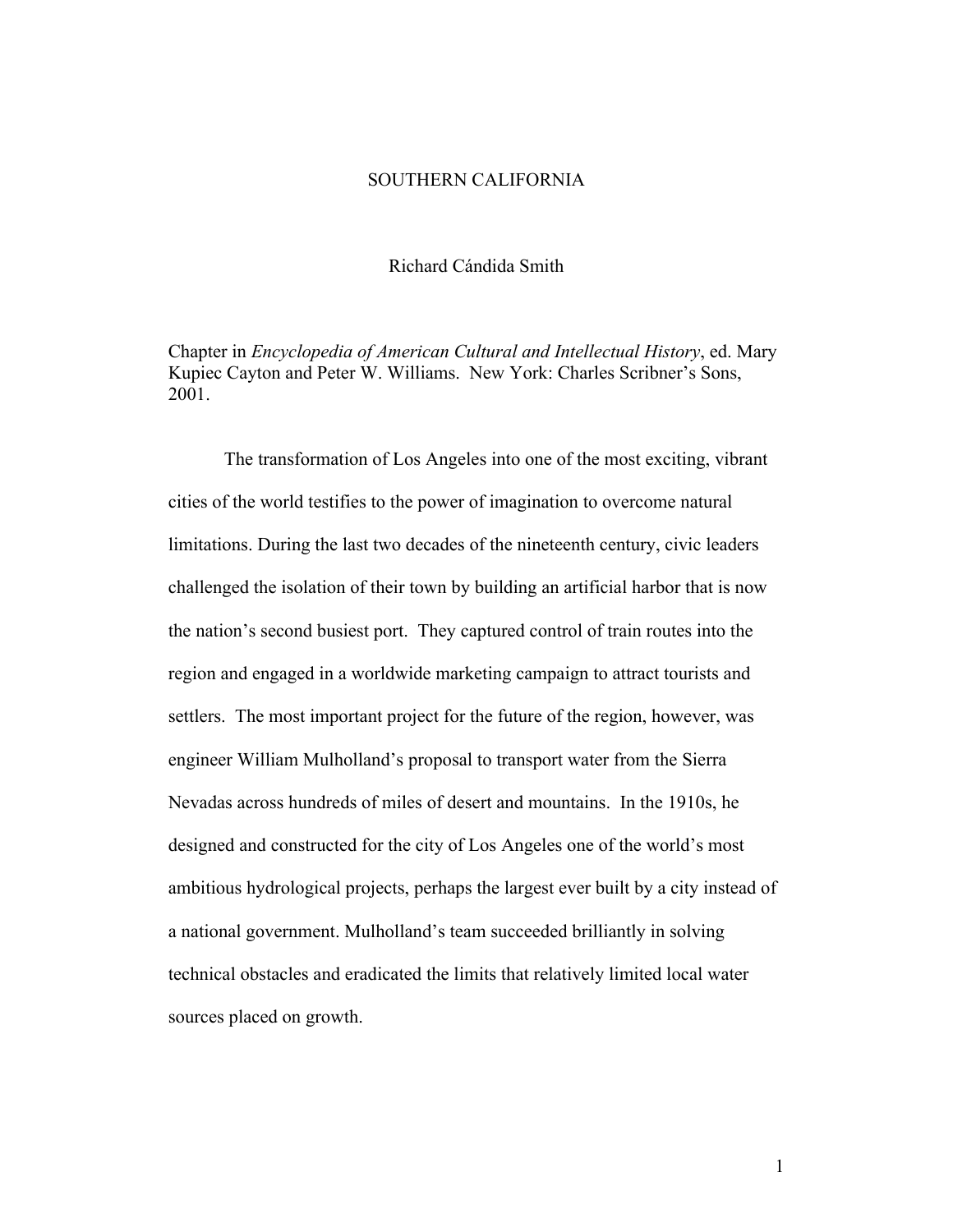Often enough as the region grew in a series of spectacular projects, failure revealed the nightmares lingering close to ambition. While Mulholland built his aqueduct system, real estate developer Abbott Kinney hoped to create a replica of Venice complete with canals and gondolas in the Ballona Lagoon south of Santa Monica. Kinney dreamed of recapturing for his hometown the glory of the once great Mediterranean city. However, he could not solve the problem of how to keep the canals from silting, and his project quickly decayed into a slum, where decomposing stucco arcades spoke to the fear of degeneracy haunting modern dreams of unlimited progress. The price of rapid growth dictated largely by the desire of local entrepreneurs to capitalize on the region's clement weather has been urban sprawl, air pollution, and racial tensions that three times in the twentieth century fueled deadly urban riots.

As home to the motion picture industry, Los Angeles is one of the most important cultural capitals of the world. Hollywood imagery had contributed to the glamorous mythos of the region, while simultaneously promoting an image of Southern California as superficial and tawdry, as a place where the shade of one's tan carries greater weight than the depth of one's thought. The image may not be entirely unfair, but it offers an incomplete representation of a complex urban center. Southern California has developed into an important center for research in many scientific fields, with particular strengths in astronomy, genetics, and organic chemistry. Continued investment over many decades in schools,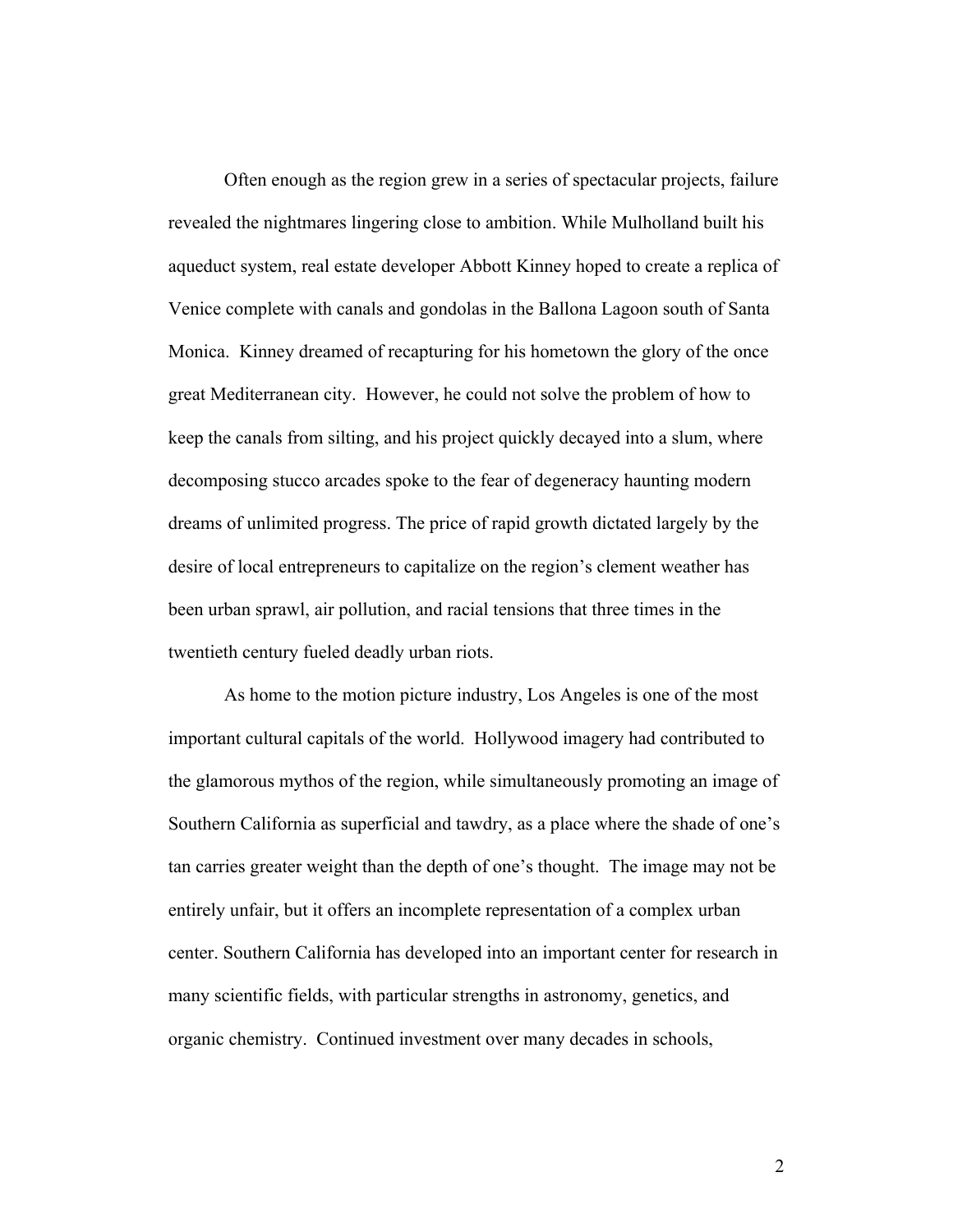museums, and other civic institutions has led to an impressive body of cultural assets that are outstanding by any standard. Los Angeles in particular has been home to scores of prominent writers, artists, musicians, architects, scientists, and educators. Distinctive and innovative approaches to literature and the arts have emerged from the region, yielding a rich artistic legacy, often exceptionally engaged with the moral and aesthetic dilemmas of a culture organized around unlimited progress. For local boosters, rapid growth demonstrated the productive power of imagination. For the many critics of Southern California life, the most insightful of whom have been local residents, regional history has demonstrated instead the destructive effects of greed. Neither booster nor critic is wrong. To understand the cultural and intellectual life in the region requires keeping the perspectives of both in mind.

## Conquest and a Culture of Growth

The Tongva, Chumash, and Tataviam peoples occupied the coastal plains and valleys along the Santa Barbara channel for thousands of years. In 1769, Franciscan missionaries landed at San Diego to establish a chain of missions along the coast as far north as the San Francisco Bay region. Secular settlement from Mexico followed and, in 1781, forty-four migrants founded the pueblo of Los Angeles. The first literature from the region were accounts by Franciscans of their work, memoirs by members of the landowning aristocracy, and descriptions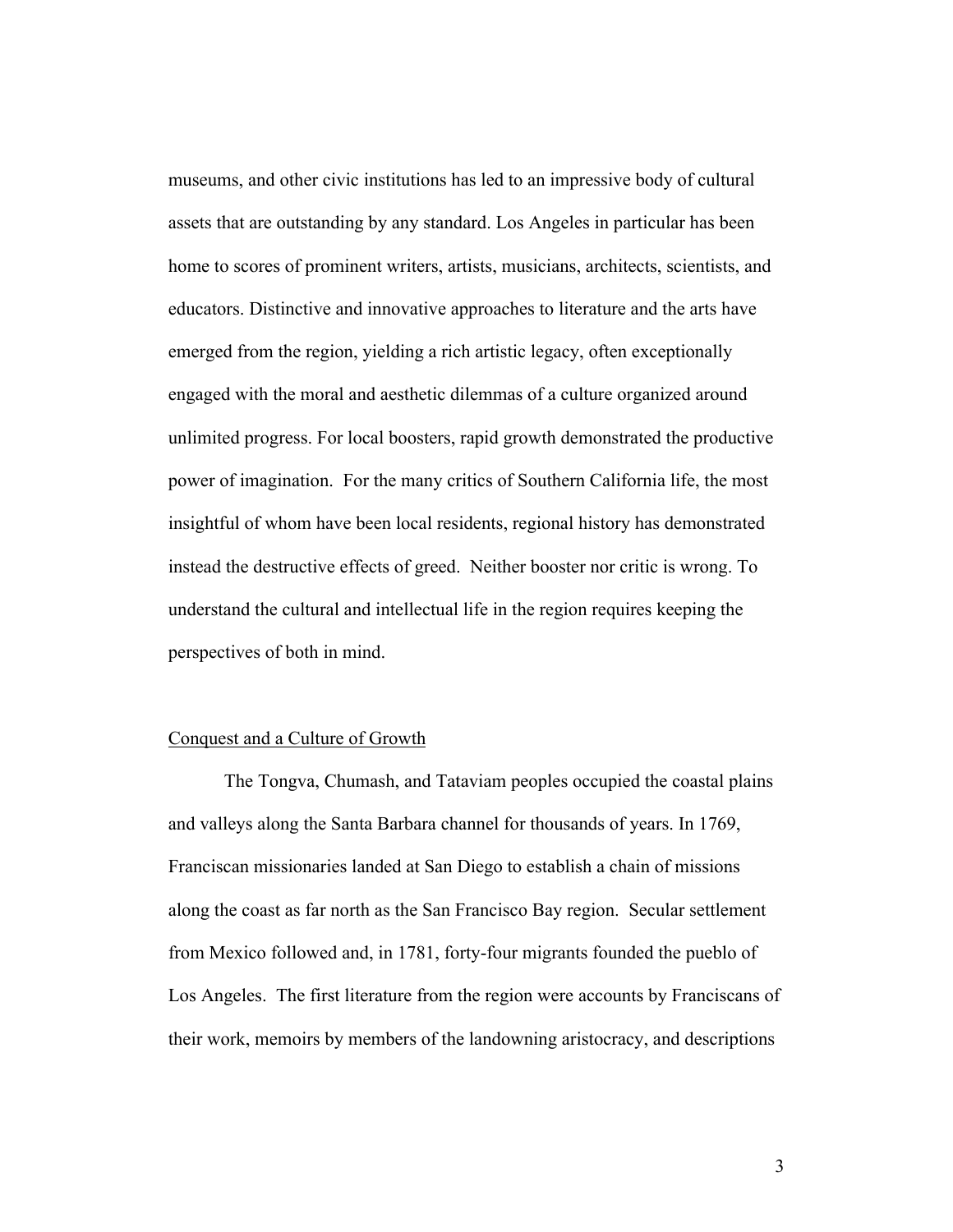by French, British, American, and Russian travelers of the climate and social life during the Spanish and Mexican periods.

To these foreign commentators, the peoples of the area, be they Mexican or native, failed to grasp the value they could extract from the land upon which they lived. The historian Richard Henry Dana, in his classic account of California under Mexican sovereignty, Two Years before the Mast (1840), enthused, "In the hands of an enterprising people, what a country this might be!" (p. 179). Visitors affirmed the beauty and abundance of the land, which they credited to a beneficent nature that would generate untold wealth once labor tamed it. In the late twentieth century, ethnobotanists and ecological historians stressed that the wealth of the region before European conquest had been a product of the original inhabitants' expertise and technique. The philosophies and myths that guided their labors were largely invisible to commentators, who saw the ease with which the native peoples enjoyed their land as evidence of a corrupt moral state. The pre-existing wealth of the area was both allure and temptation, for even conquerors might become sybarites. One early "explorer," Thomas Jefferson Farnham noted in his Life, Adventures, and Travels in California (1849), a bountiful nature seduced Californians to put pleasure ahead of work, and Dana worried that Americans who settled in the far west would become lazy.

For thirty years after the American military conquest of 1846, Southern California remained a quiet pastoral region. Yankees arriving in Los Angeles, a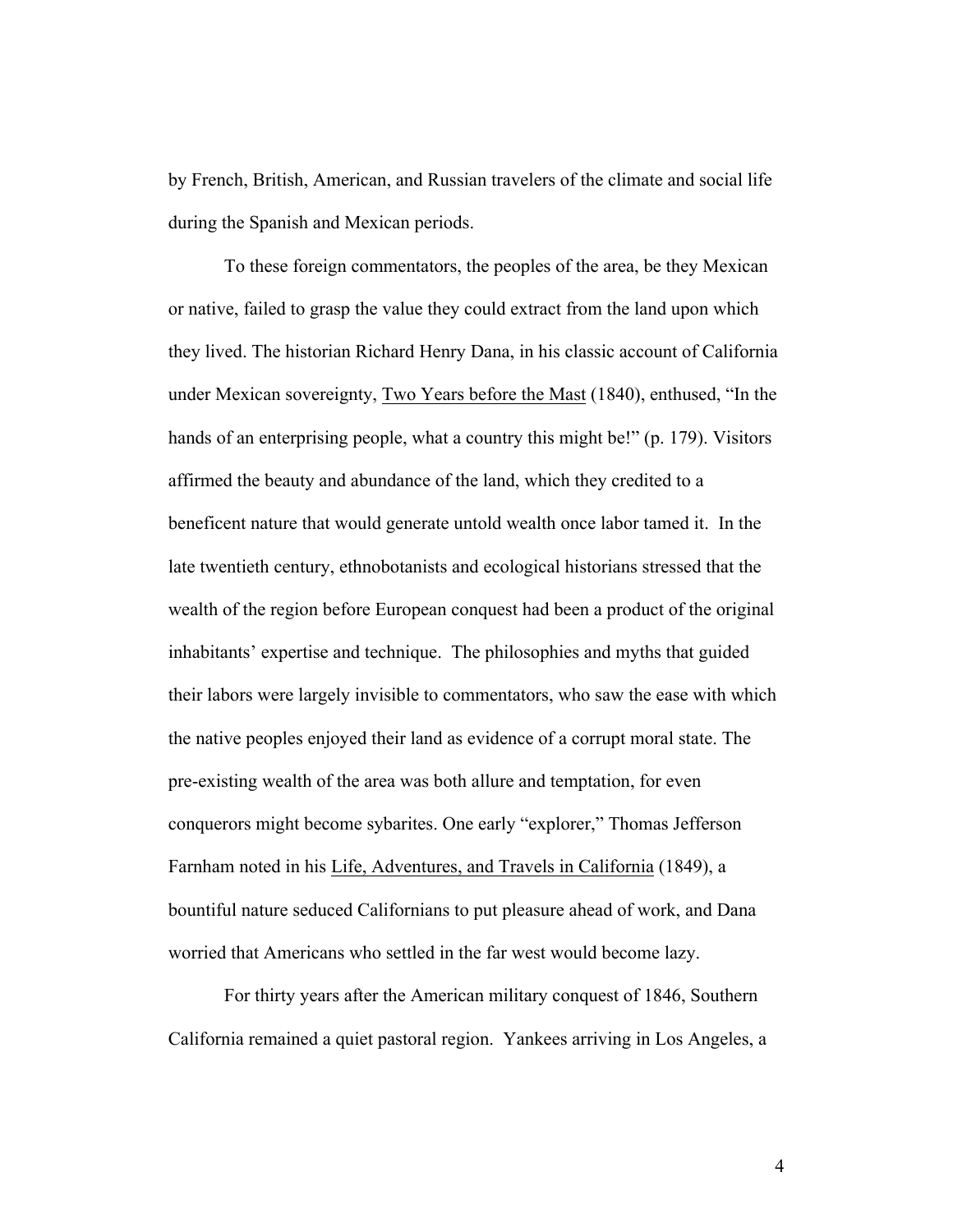town of 1,600 inhabitants in 1850, styled their new home the "Queen of the Cow Counties." The city's population grew slowly to nearly 6,000 by 1876, the year that the railroad arrived. By 1885, two rail companies, Southern Pacific and Santa Fé, were competing to draw tourists and settlers to the region from the eastern United States. Both railroads established literary bureaus to fund books and magazine articles extolling the potential of the land. Works by Charles Nordhoff (California for Health, Pleasure, and Residence: A Book for Travellers and Settlers,1872), the California Immigration Commission (California, the Cornucopia of the World, 1883), and Jerome Madden (California: Its Attractions for the Invalid, Tourist, Capitalist, and Homeseeker,1892) extolled the climate and the possibilities for a new culture that would blend Anglo-Saxon initiative with Mediterranean comfort.

The boosters of the region were extraordinarily effective. In the 1880s alone, the population of Los Angeles more than quadrupled and then doubled in each of the next two decades. By the 1910 census, the city had joined the ranks of the major urban centers in the United States. Between 1880 and 1930, new residents were predominantly middle-class, white Americans from the Midwest. The great waves of European immigration that transformed the major cities of the nation, including San Francisco to the north, largely bypassed Los Angeles. Carey McWilliams's Southern California: An Island on the Land (1946) and Robert M. Fogelson's The Fragmented Metropolis: Los Angeles, 1850-1930 (1967), the two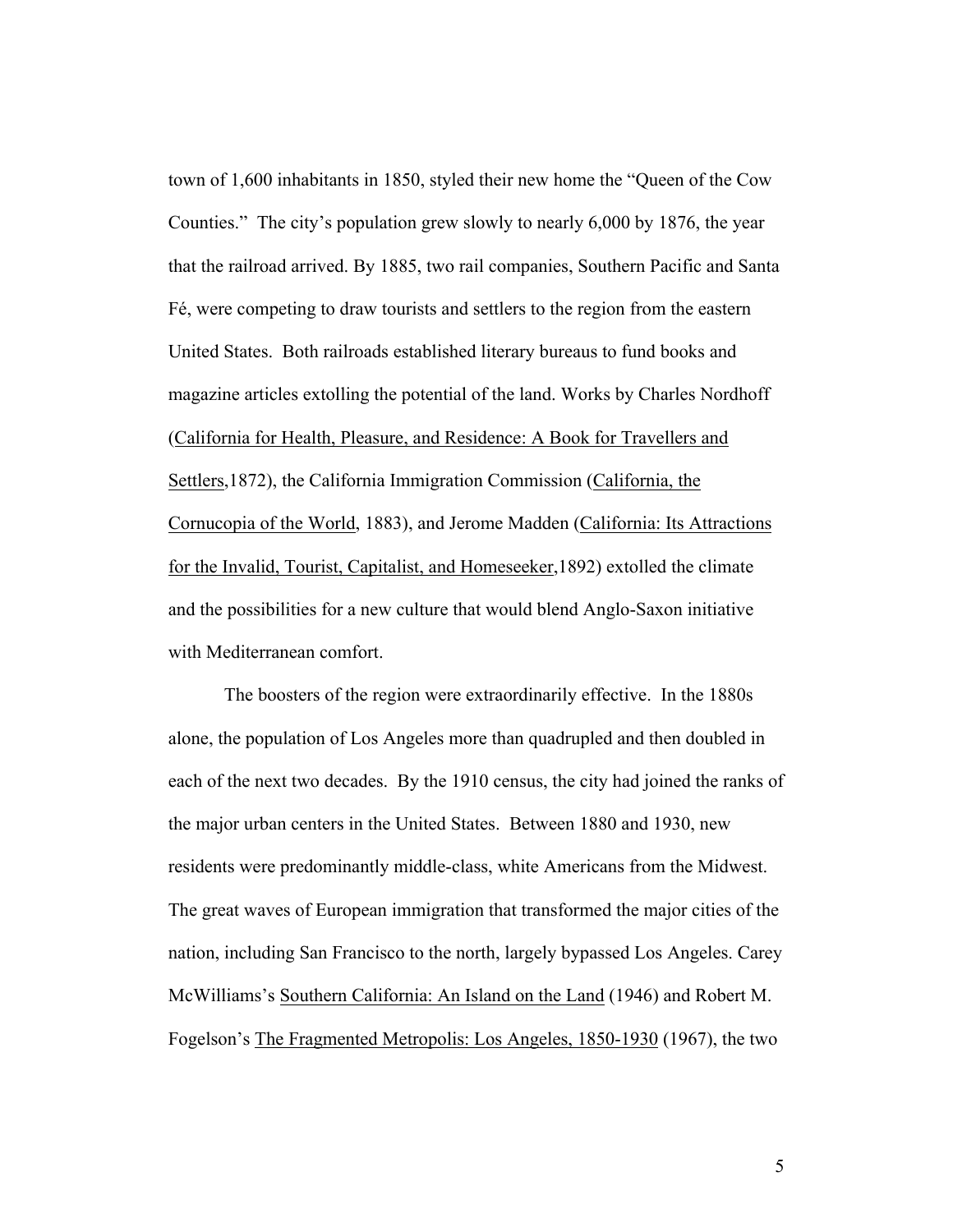classic works on the development of Los Angeles prior to World War II, argue that public life in Los Angeles developed around a stark racial divide. A white, Protestant majority zealously guarding its American identity dominated a large minority of distinct non-white groups, fragmented and competing with each other for the lowest occupations but all equally excluded from the political process and even from many basic public services.

Although the white population of the city tended to despise the racial minorities who lived there, romantic interest in the history of the region and the cultures that the Americans had replaced found many adherents. Charles Fletcher Lummis, the first city editor of the Los Angeles Times, came to Los Angeles from Cincinnati in 1884 and quickly developed an enthusiasm for native culture, California's "Spanish" period, and the austere natural beauties of America's Southwest deserts. Lummis collected native crafts, and the work he saved in many cases remains the most extensive evidence of tribes destroyed by the Spanish and American conquests. Lummis launched a monthly magazine, Land of Sunshine (later renamed Out West), that encouraged exploration of the west. With considerable support from local businesses, he offered subsidies for eastern writers and artists who wanted to experience the wonders of the region. His home, El Alisal (The Sycamore), an eclectic mixture of styles that he believed synthesized the spirit of the land he had adopted, was the center of a small community of locally based intellectuals and bohemians who shared his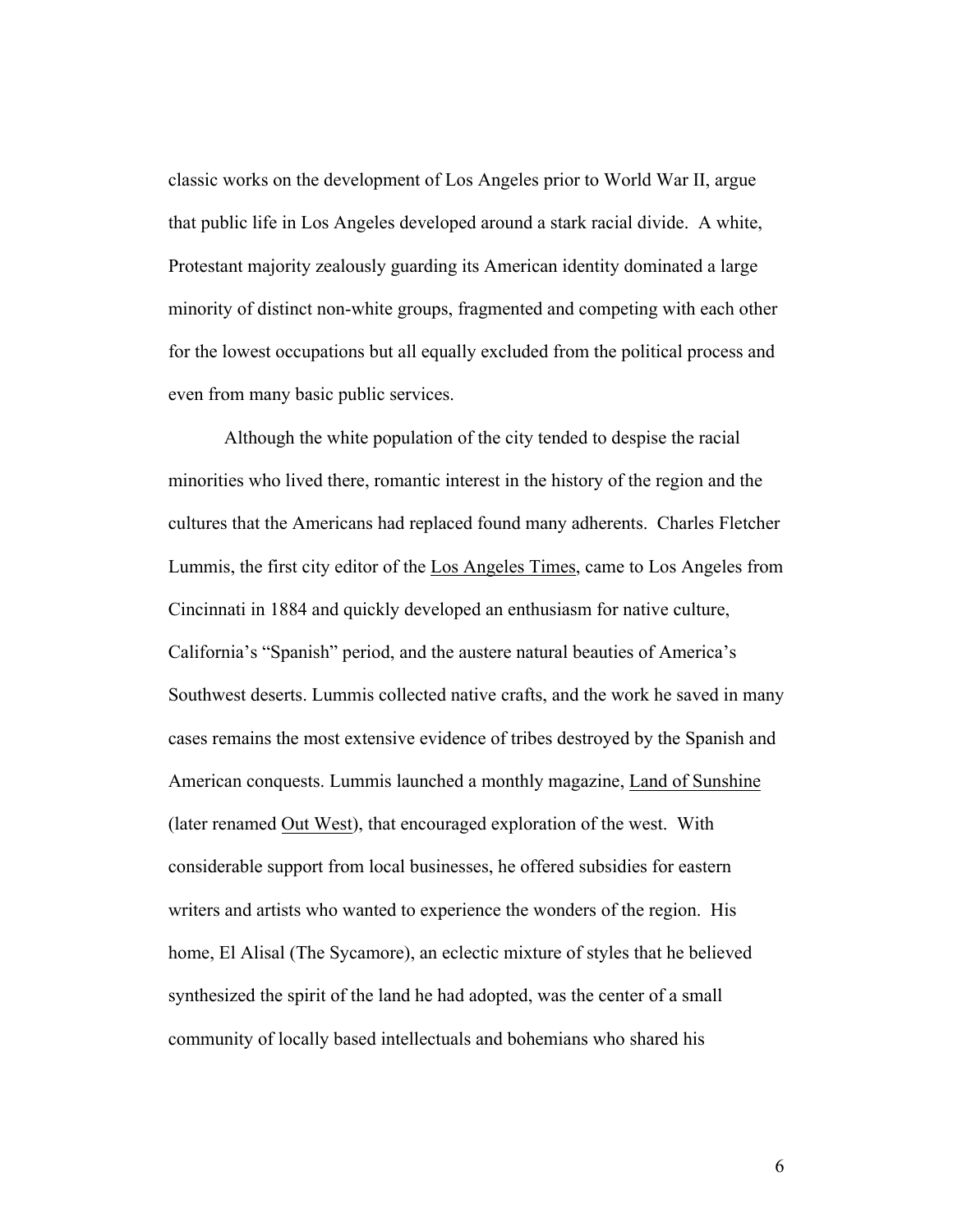enthusiasms, including the feminist writer Charlotte Perkins Gilman and the painter William Wendt. Lummis founded the California Landmarks Club in 1895, the beginnings of a regional historic preservation movement. In 1910, he launched the Southwest Museum, which has since built upon the personal collection he donated to the new institution. Lummis was a prolific writer, and his many books helped create a romantic geography of the region with often accurate but sometimes fanciful interpretations of the landscape and the history of the peoples who have lived there.

The cultural and intellectual life of the city developed in the context of nonstop boosterism. Regional elites wanted maximum growth in all fields, including the life of the mind. The eastern and midwestern towns they had left behind provided their models for a good cultural life. The migrants who arrived in Los Angeles after 1880 brought with them a commitment to chautauqua culture. Los Angeles was a lucrative destination for public lecturers, theater touring companies, and traveling musicians at the end of the nineteenth century. In her autobiography, Emma Goldman wrote that audiences in Los Angeles prior to 1917 were the largest she encountered anywhere in the United States and the most enthusiastic. Much of her public was hostile to her radical anarchist and feminist ideas, but she could count on drawing large numbers of informed listeners interested in debating virtually every topic she might propose.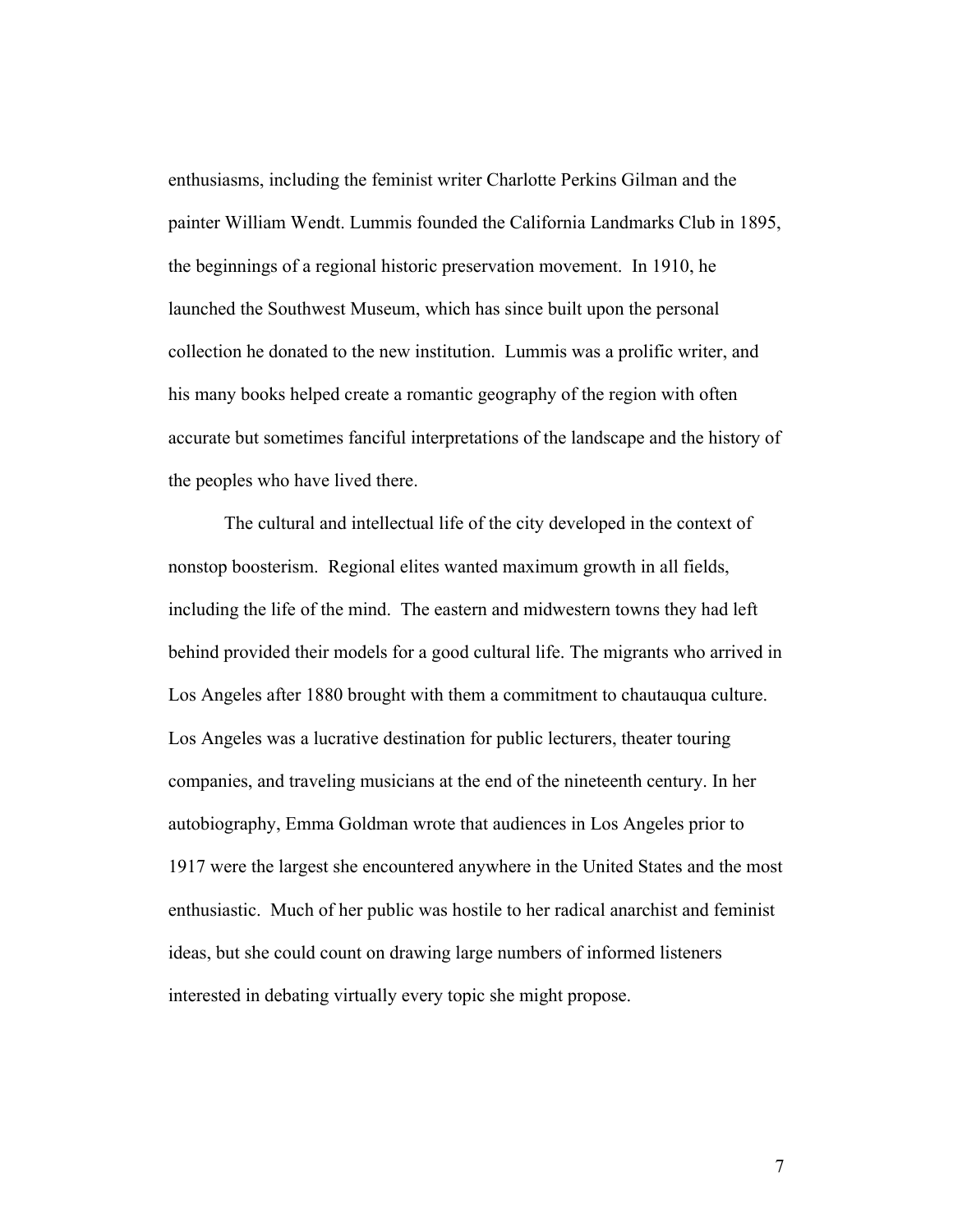#### Cultural Infrastructure: Learning, Libraries, and Museums

Boosterism merged with a progressive culture of moral uplift to encourage the construction of schools, libraries, and museums, institutions that ensured that a rapidly expanding commercial society in a foreign land could remain attached to the best of its cultural heritage. As of 1990, there were thirty-two four-year colleges and universities in Los Angeles County and twenty-seven junior colleges. The three leading research universities in the county are the University of Southern California (USC), started in 1880 by the Methodist Episcopal Church as a school open to students of all faiths; the University of California, Los Angeles (UCLA), founded in 1919 as a southern branch of the older Berkeley campus; and the California Institute of Technology (Caltech), established in Pasadena in 1891 as Throop University, but reorganized and renamed in 1920 when the physicist Robert A. Millikan became president.

Academic prestige has been particularly notable in science and medicine. The Nobel laureates Max Delbrück and Linus Pauling, among many others, helped establish the area as a center for research in chemistry and genetics. Los Angeles is also a focal point for astronomy and space exploration. In 1917, the astronomer George Ellery Hale opened a 100-inch telescope on Mount Wilson in the San Gabriel Mountains above Pasadena, followed within a few years by a 200-inch refractor telescope at Mount Palomar near San Diego. The Jet Propulsion Laboratory, started in 1958, has designed and managed the National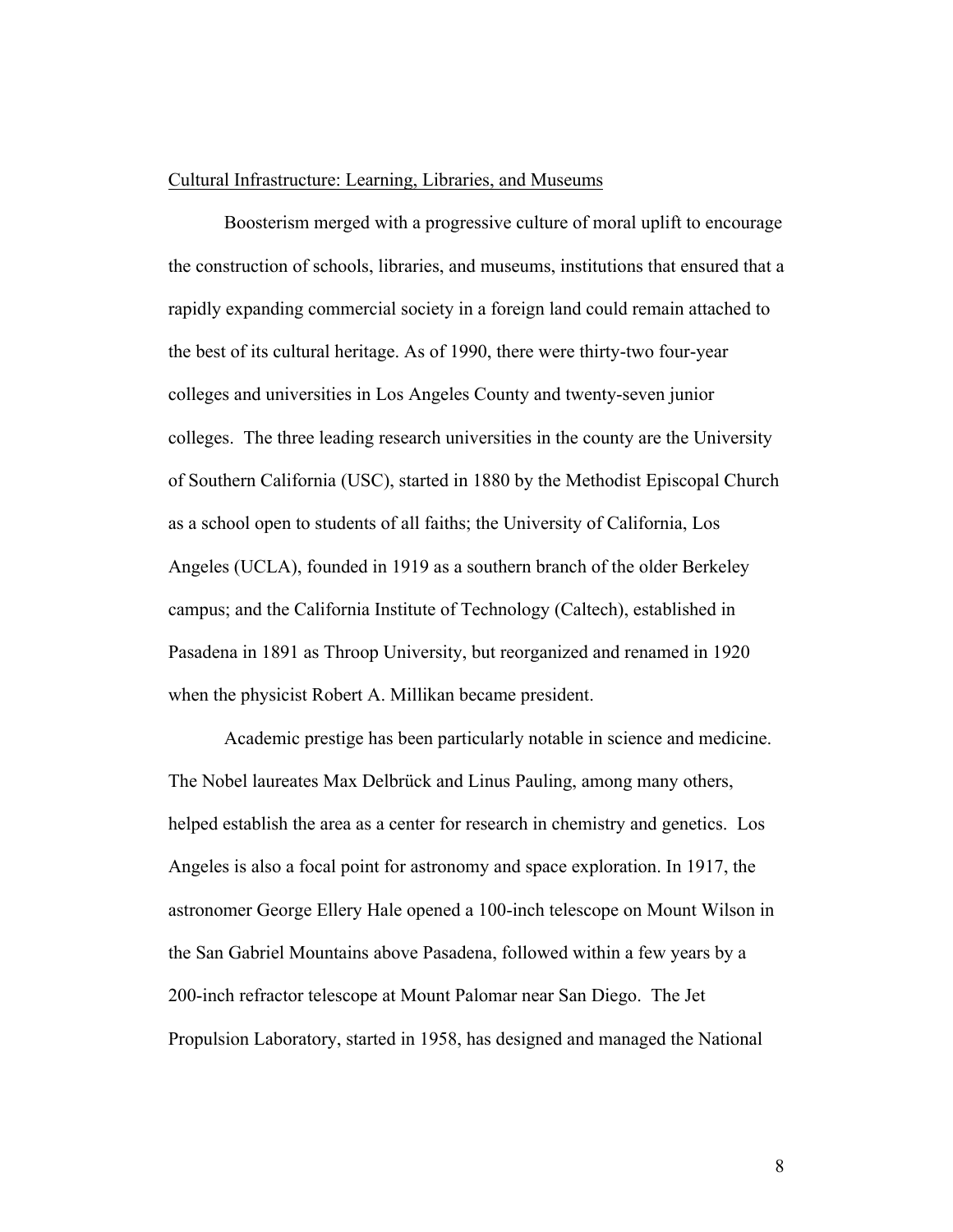Aeronautics and Space Administration's expeditions to Mars, Venus, Jupiter, Saturn, and other planets, and has been responsible for the scientific aspects of lunar exploration.

The Los Angeles Public Library quickly developed into one of the largest and most used public systems in the United States, while universities of the area also developed excellent libraries. The University Research Library at UCLA is the third largest academic library in the United States. There are several specialized research libraries in the Los Angeles region. The Henry E. Huntington Library, Art Gallery, and Botanical Gardens in San Marino opened to the public in 1928. The library has over 3 million rare items, including Shakespeare folios, manuscripts pertaining to British and American literature, politics, and culture, and a Gutenberg Bible. The art collection focuses on eighteenth-century British painting. The William Andrews Clark Memorial Library, deeded to UCLA in 1934, has extensive holdings in seventeenth- and eighteenth-century British literature, as well as books related to the life and work of Oscar Wilde. The surgeon Elmer Belt developed a superb collection of old books and manuscripts relating to Leonardo da Vinci and his time. Belt donated his collection to UCLA, where it is now a special library. The Research Institute for the History of Art and the Humanities at the Getty Center has collected over 800,000 volumes dealing with art history, as well as extensive manuscript collections. This relatively new library has already become, thanks to a several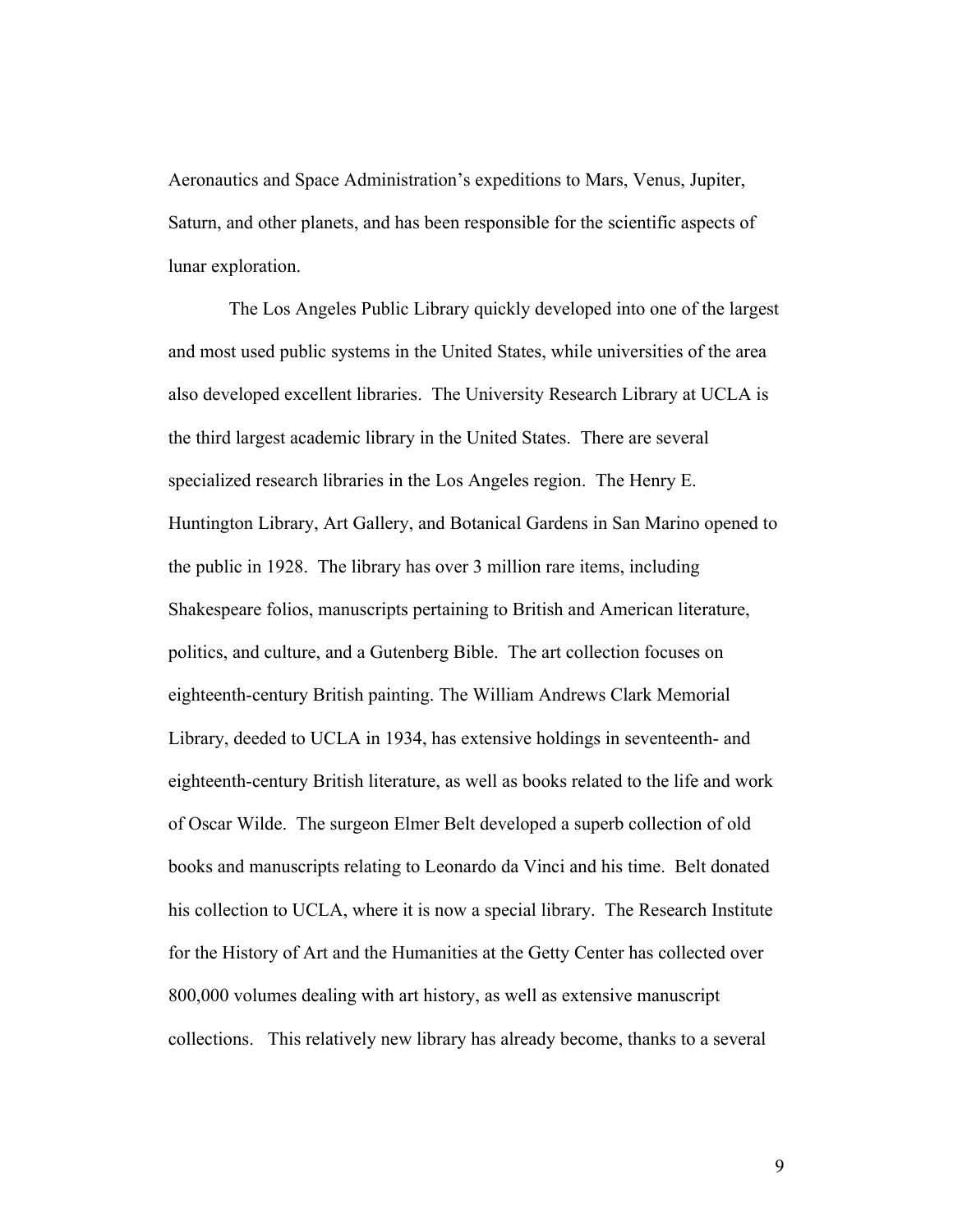billion-dollar endowment, an essential place for the study of French postimpressionism and modernism, dada and neodada art movements, and a large variety of other art historical topics.

The Getty Center is also famous for its J. Paul Getty Museum, which has particularly strong collections in Greco-Roman antiquity, medieval manuscripts, old master painting, and photography. It is one of over two hundred museums in the greater Los Angeles region. The Norton Simon Museum of Art in Pasadena houses one of the finest private collections of old master, modern, and Asian art to be found anywhere in the world. The museum is also home to the Galka Scheyer Collection of German expressionist painting, as well as to excellent modern collections assembled by the Pasadena Art Museum between 1942 and 1974. Other particularly notable museums are the Los Angeles County Museum of Art, founded in 1910, with superb holdings in most fields; the Los Angeles Museum of Contemporary Art, founded in 1979 to showcase art produced since 1940; the Autry Museum of Western Heritage; the Southwest Museum, with strong holdings in the cultures of the indigenous peoples of the region; the Frederick R.Weisman Museum of Art at Pepperdine University, with particularly strong holdings in twentieth-century California art; the California African American Museum; the Japanese American National Museum; and the Museum of Jurassic Technology.

Los Angeles cultural institutions flourished to the degree that wealthy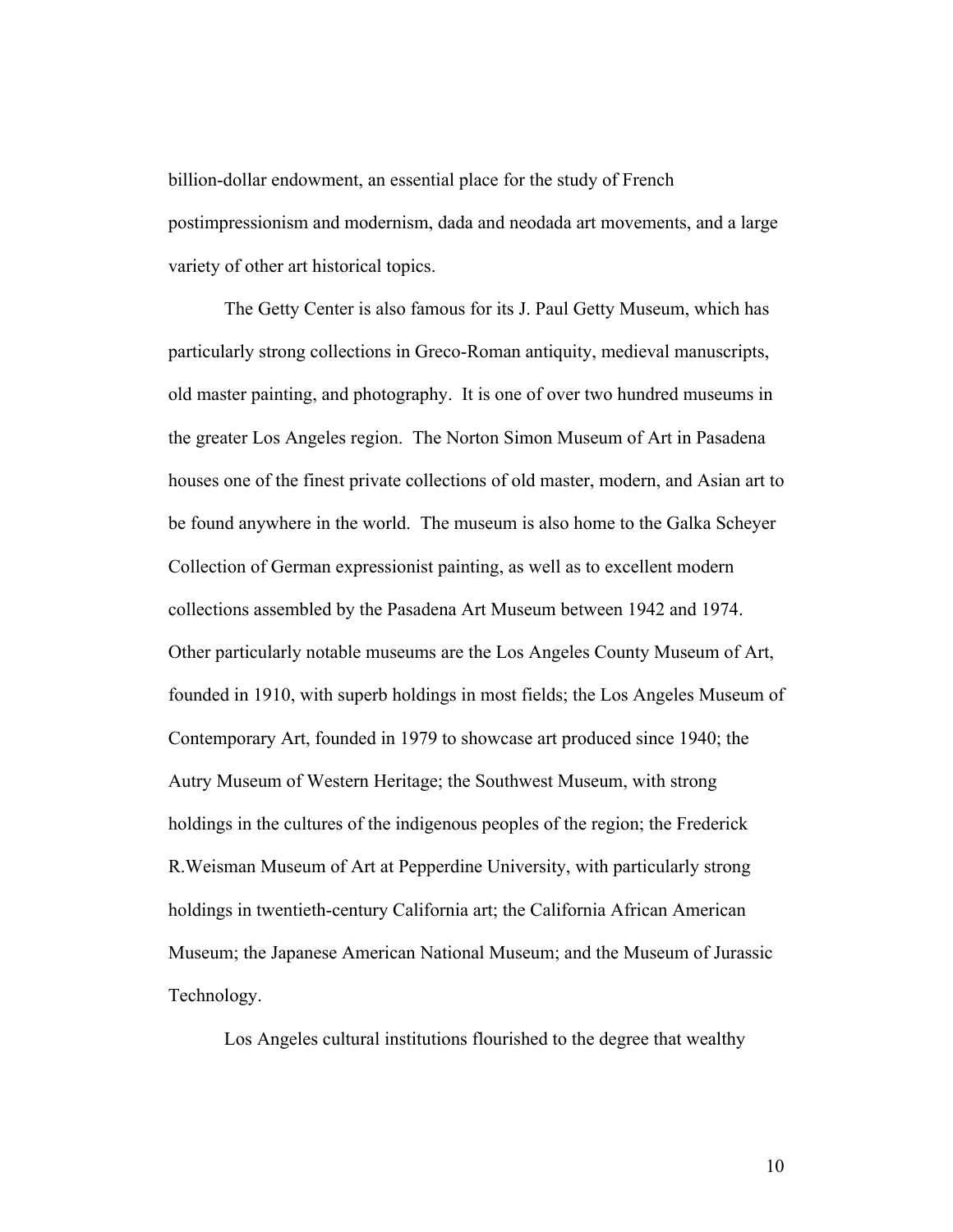benefactors supported them with financial donations and personal leadership. Impressive amounts of money facilitated the acquisition of the best items available at any given time in the art or book markets. Money as well assured that the best professional talent came to Los Angeles to develop and administer collections built virtually from scratch in extraordinarily short periods. The strength of museums and libraries in the area makes them fitting cultural symbols for a region historically committed to an ethos of growth. Most collections have nothing to do with the region, California, or the American West. Materials with recognized timeless value and validated as important by the leading experts of the eastern United States and Europe received first priority.

For a city that claims to be, and very likely is, the most multicultural city in the world, Los Angeles's cultural monuments are decidedly Eurocentric. Further, though the city has been home to many lively contemporary literary and arts scenes, few cultural leaders of the region have made support of local work a personal priority. Local talent may receive excellent training in area schools, but afterward they have historically encountered a marked indifference to contemporary culture that is not part of the entertainment industry. Nonetheless, the region has developed strong autonomous traditions in literature, art, architecture, music, and dance, in large part thanks to the presence of Hollywood.

The relocation of the motion picture industry to Los Angeles in the 1910s was an important factor in spurring the development of the local arts scenes. The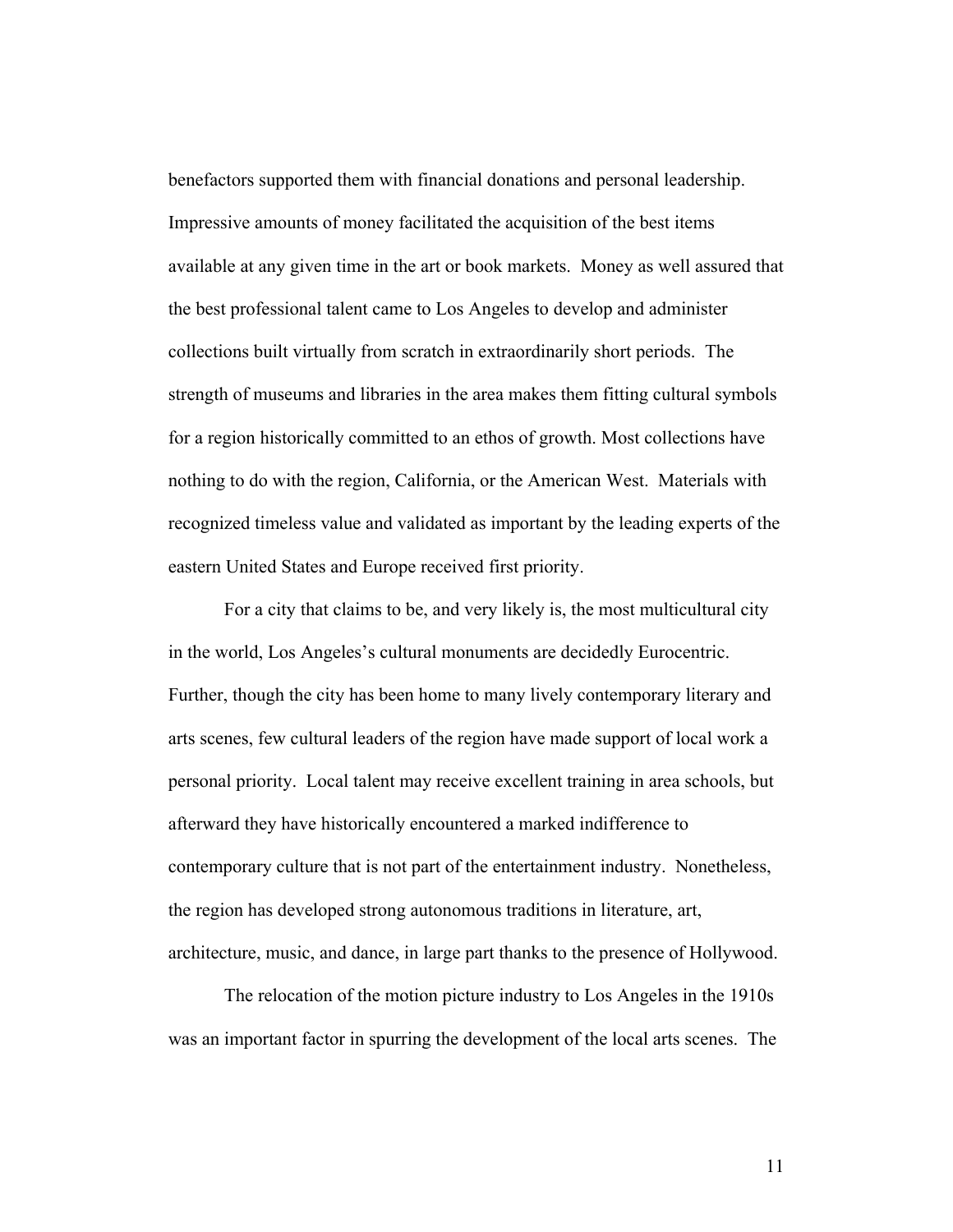industry brought perennial waves of writers, artists, and musicians, as well as actors, dancers, and theater talent to the city. Their numbers far exceeded the employment capacities of Hollywood, even in its heyday, but thousands kept coming and many born in the region stayed. Despite the inadequacies in cultural support typical of American provincial cities, a lively cultural world emerged unlike that found in any other American city other than New York. As pervasive and catalytic a presence as Hollywood has been for the region, however, the motion picture industry did not set the limits of the city's cultural life. Indeed, it may be that themes indigenous to Southern California writers and artists shaped the development of American motion pictures and helped create the mythic image of Los Angeles that the movies then projected around the world.

#### Los Angeles Literature and Fiction

The first locally produced work of fiction was Horace Bell's Reminiscences of a Ranger (1881). A humorous account of Americans living in Los Angeles between 1850 and 1870, the book is marked by a broad humor reminiscent of Mark Twain's Roughing It (1872) and the satires of Artemus Ward. Rather than glorify Yankee heroism, Bell poked fun at the perpetual naïveté of Americans dumb enough to leave their comfortable homes and fling themselves into a completely strange country.

The first best-selling book to emerge from the region was Helen Hunt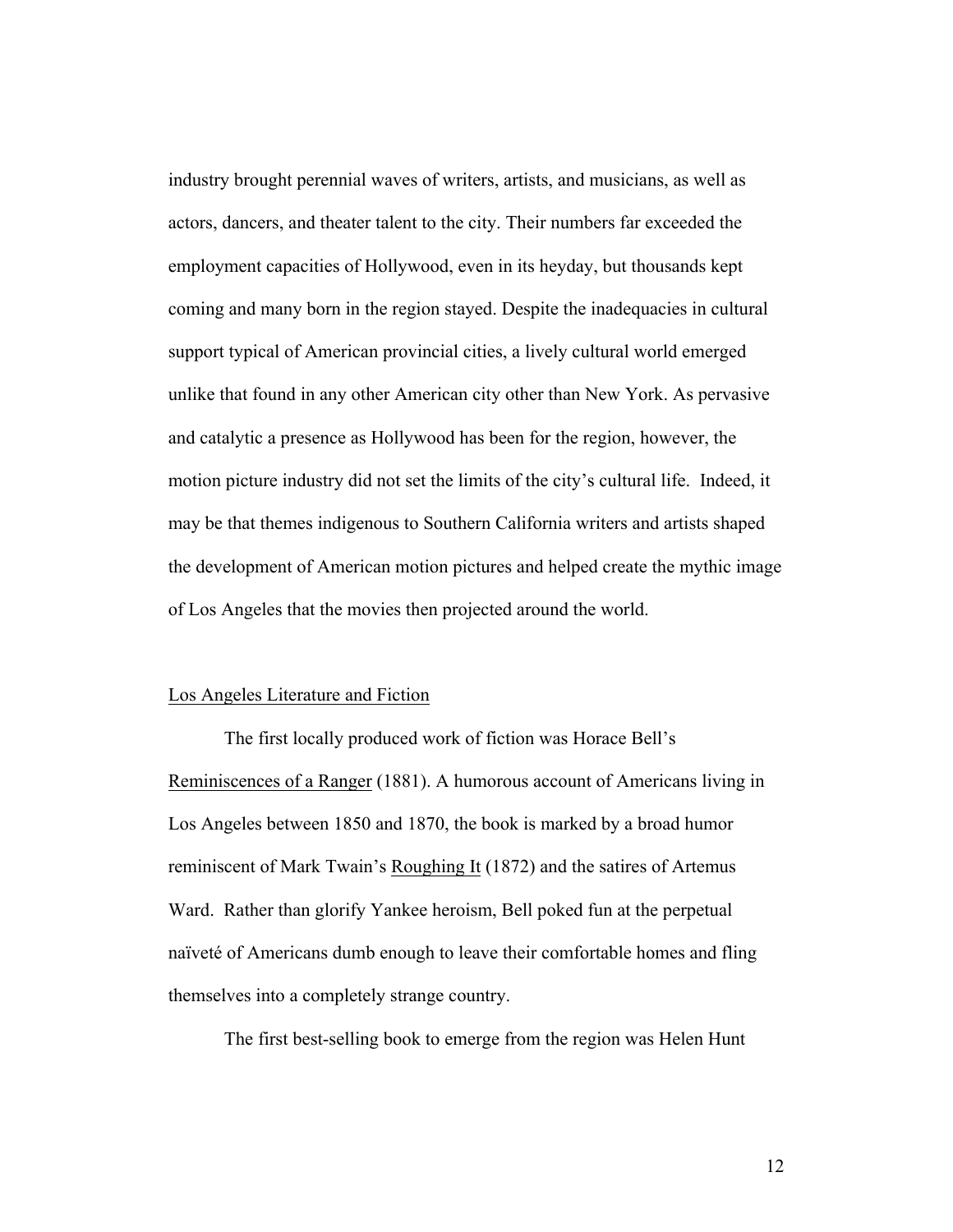Jackson's Ramona (1884). During the 1870s and early 1880s, Jackson traveled extensively in Southern California and became friends with several Californio families. She decided to write a novel that would dramatize for the American public how Yankee greed had led to the mistreatment of the Mission Indians and dispossession of the "Spanish" landowners. Jackson celebrated the culture of the Californios as one of refinement and personal integrity, as well as more caring of the Indians for whose care they were responsible. Synthesis between Yankee, Latino, and native peoples however was not yet on the agenda. Despite her sympathies, Jackson concluded Ramona with its attractive heroes, the son of a Mexican land grant owner and his Indian beloved, quitting the United States and settling in Mexico, where they could find refuge from their persecutors.

Though Jackson was highly critical of how California had developed under the Americans, her romantic enthusiasm for the region's Spanish roots fit in quite well with how real estate speculators were marketing the region. Developers responded to the novel with tour packages and the construction of a series of attractions for tourists. For at least two decades, fans of the novel poured into the region expressly to visit the "actual sites" where the fictional characters of Jackson's novel had lived and struggled.

Jackson was a tourist herself, as were most writers who initially came to the region. Mary Austin was one of the first serious writers of Southern California to speak from years of personal experience. In 1888 at the age of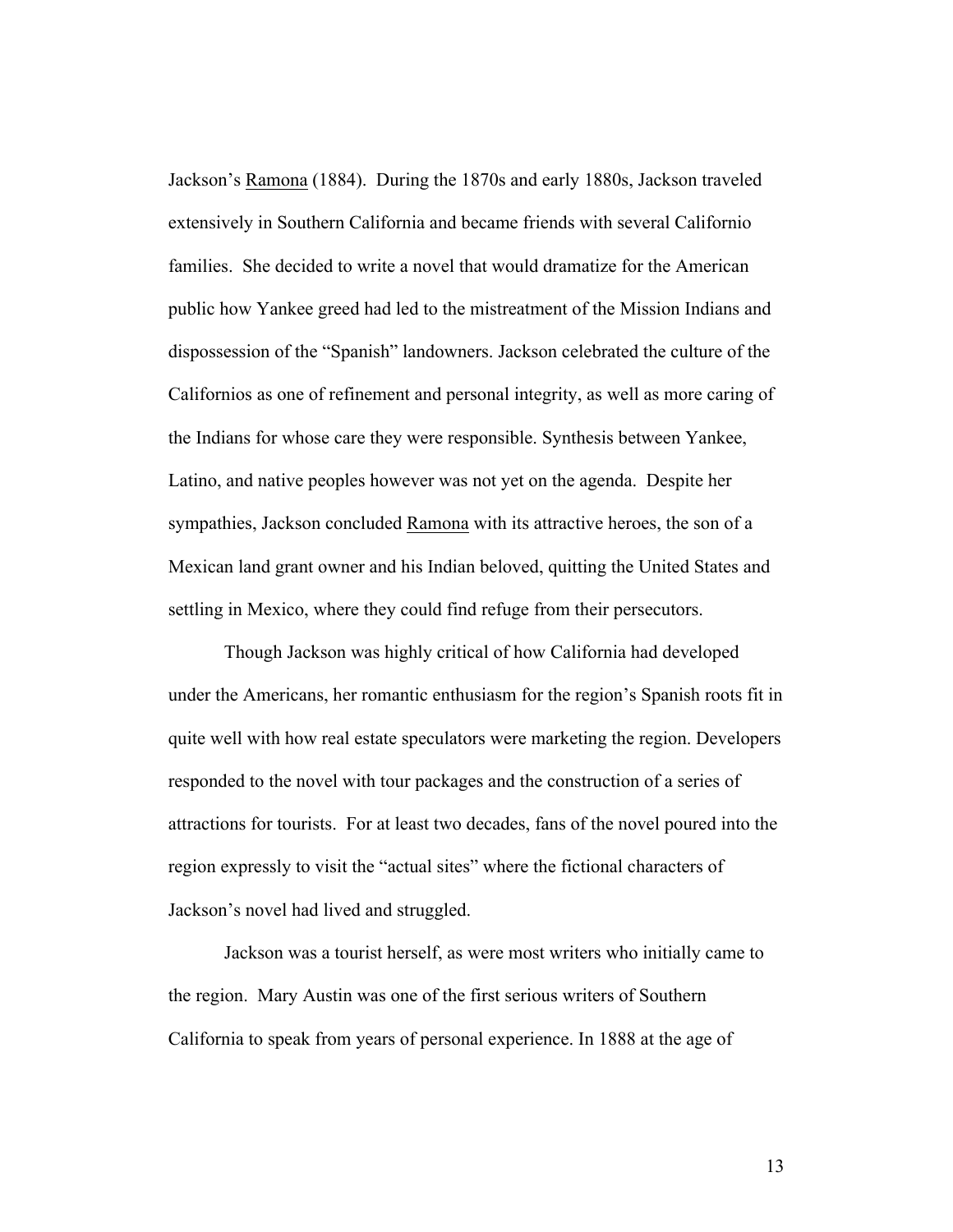twenty, she moved from the East to Tejón Pass, a ranching area in the mountains north of Los Angeles. She married and moved with her husband to Owens Valley, where she raised a family for the next fifteen years. Her first novel, Land of Little Rain (1903), is a powerful evocation of her life as a working farm wife in the Southern California hinterlands. Austin wrote of the desert as a powerful, indifferent presence looming over the region. In her work, the desert refuses to recognize human aspirations, but provides spiritual liberation to those who learn to appreciate a beauty transformable into wealth only with great difficulty. She also wrote of the interaction of the peoples of the region and their learning from each other in the course of a common struggle.

Like the desert, Hollywood has remained a staple theme in regional literature. Here, Hollywood is not simply a setting but exteriorizes a moral state; the movie business serves as a symbol for a complex of ideas about the role of ambition and self-deception in the modern world. The first novel about modern, urban Los Angeles was Harry L. Wilson's Merton of the Movies (1922), a comic novel set in the newborn motion picture industry. Wilson's work—indeed, the Hollywood novel at large—inverted the boosters' myths of Southern California as a place of unlimited growth and opportunity by foregrounding the greed, failure, and moral crudeness of lives devoted to stimulating and satisfying desires. Among the most famous of the many works produced on this theme are Nathanael West's The Day of the Locust (1939), Aldous Huxley's After Many a Summer Dies the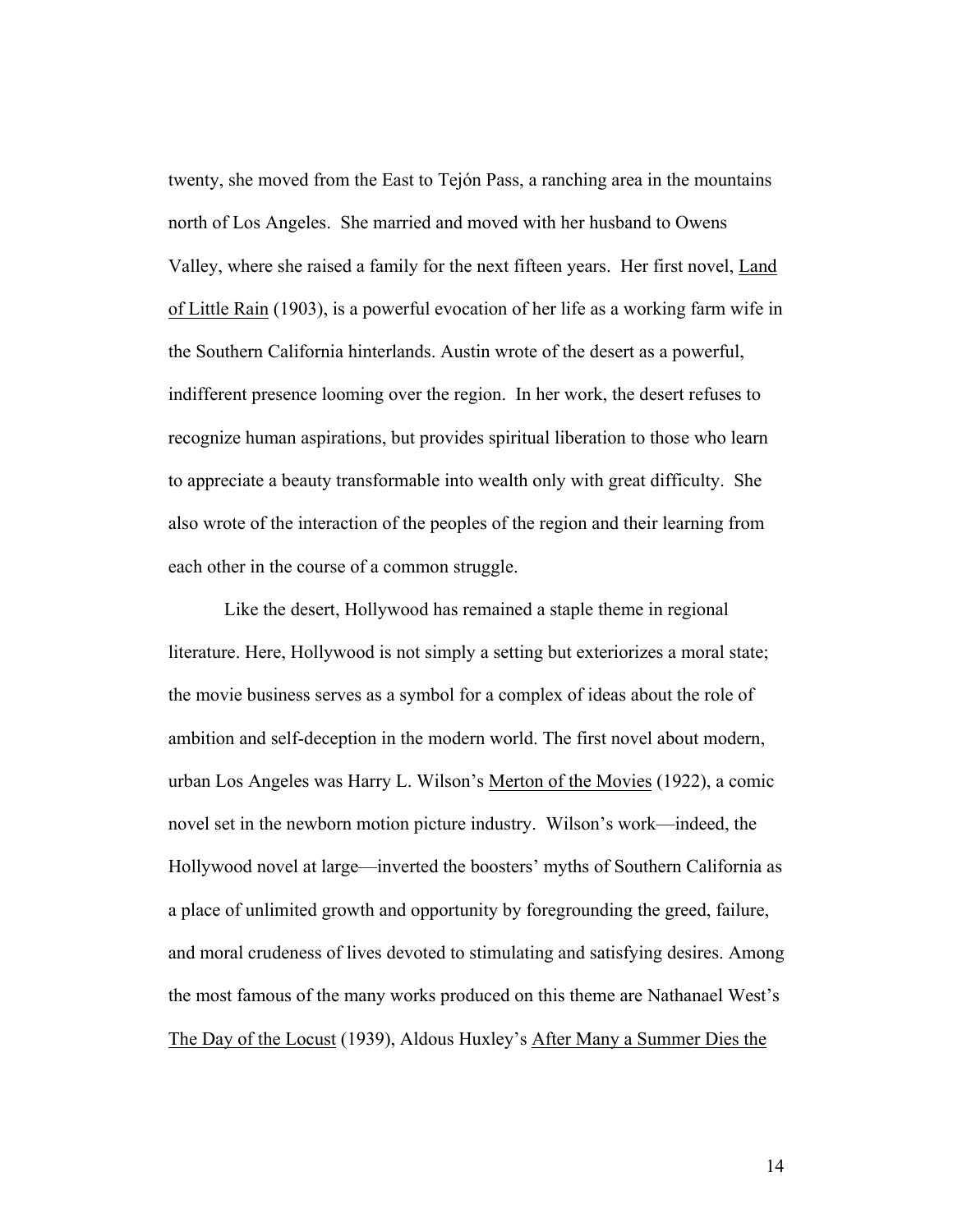Swan (1939), John Fante's Ask the Dust (1939), F. Scott Fitzgerald's The Last Tycoon (unfinished, published1941), Budd Schulberg's What Makes Sammy Run (1941), and Evelyn Waugh's The Loved One (1948). William Faulkner, who also made the trek to Hollywood and worked for some as a screenwriter, contributed to the genre with his short story, "Golden Land" (1935).

In the 1930s, the detective novel emerged as a staple of Los Angeles literature. James Cain's The Postman Always Rings Twice (1934) and Double Indemnity (1936) established the basic themes of greed and sexual desire combining to pervert all human relationships. Raymond Chandler's Philip Marlowe novels, particularly Farewell, My Lovely (1940), and Ross Macdonald's Lew Archer series, beginning with The Moving Target (1949), set high literary standards for subsequent writers, and established a vocabulary of plot twists for a style that came to be called L.A. noir. Dreams turn rotten in a tawdry, quickly built cityscape that, however young, is already decaying. In Macdonald's work, generational strife saps the victories of the founding fathers, whose hidden crimes emerge inevitably to reveal the hypocrisy of an ethos centered on growth, while Chandler foregrounded the inability of men and women to trust each other or arrive at a union that will ensure continuity.

In the late twentieth century, Joseph Wambaugh, a former Los Angeles Police Department officer, established a new standard of brutal realism for the genre with The New Centurions (1970) and subsequent novels that explored the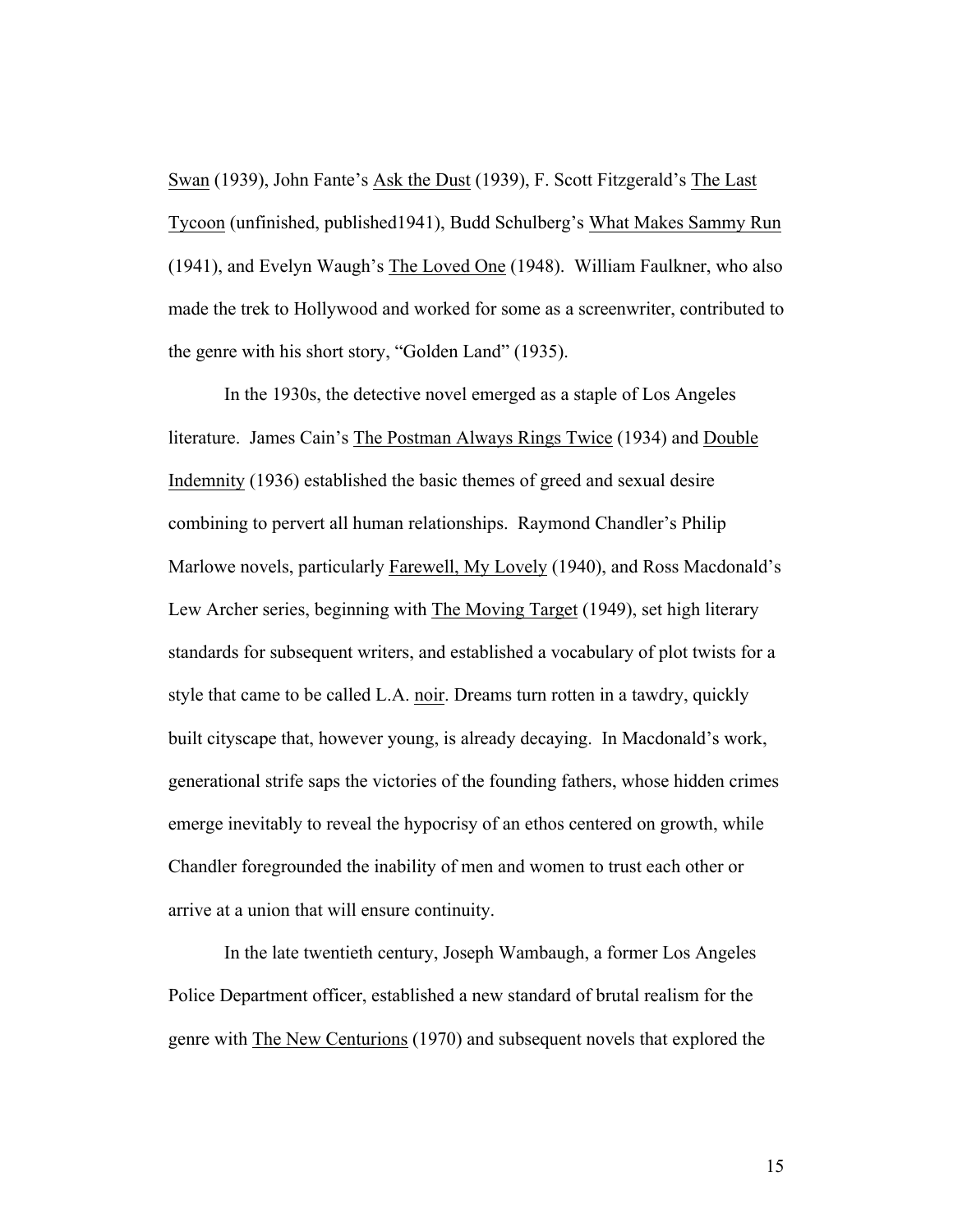culture of policemen and their spiritual confusions. The corruption of the public order marks the novels of John Gregory Dunne, such as True Confessions (1977). In the 1990s, Walter Mosley and Michael Nava adopted the genre to explore the dark side of the city's racial and sexual histories by creating detective heroes based in the African American and gay communities, respectively. Mosley's work follows the precedent set by Chester Himes in If He Hollers Let Him Go (1945), which uses noir conventions to describe the experiences of African Americans in wartime Los Angeles. Like many writers, Himes came to Los Angeles to work as a screenwriter in Hollywood. He landed a job at Warner Bros., but the racism he encountered overcame his determination to succeed. In 1944, he left Los Angeles to return to New York, but ultimately moved to Europe. Several of his novels refer to his experiences in Southern California.

Noir conventions shape many novels about life in Los Angeles that are not otherwise in the Hollywood and detective genres. Joan Didion's Play It As It Lays (1970) uses the freeway system as a metaphor for the aimless wandering life of its main character, while John Rechy's classic of gay literature, City of Night (1963), presents a chilling portrait of male hustlers in Hollywood. Upton Sinclair's earlier Oil! (1927) is more realist and less symbolic, but its detailed picture of the oil boom in the Long Beach area and its corrupting effects anticipated many of the noir motifs, as did Horace McCoy's They Shoot Horses, Don't They (1935), a brilliant examination of the devastating consequences of the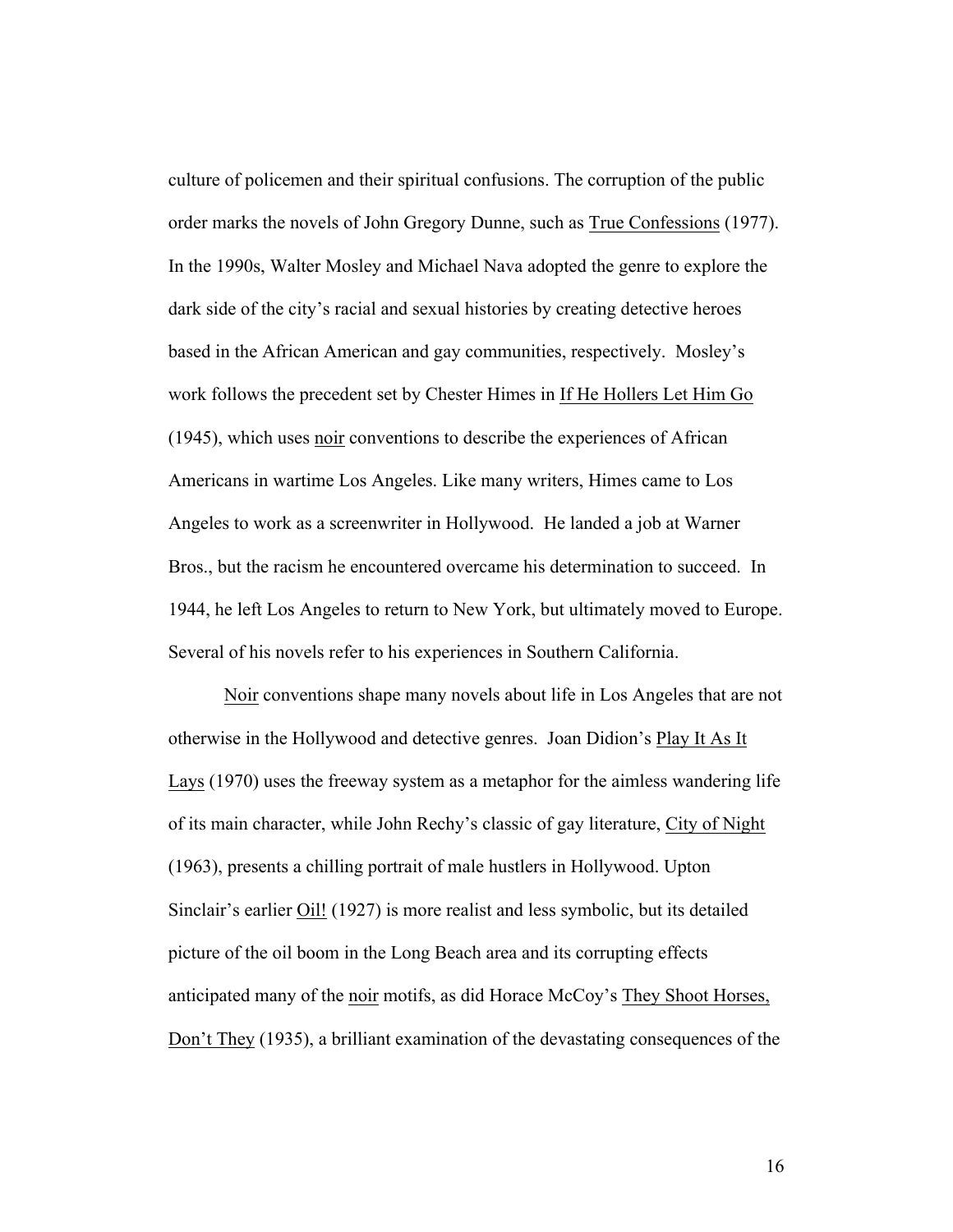Great Depression symbolically represented by a marathon dance held on a Southern California pier jutting out into the Pacific Ocean. Christopher Isherwood's A Single Man (1964) tells the story of an expatriate dying in Los Angeles in the 1940s and horrified by the doom falling simultaneously upon him and the city. Many critics consider Isherwood's book the finest novel on the émigré experience in Southern California. The poetry of Charles Bukowski, perhaps the best-known poet of the city, with themes of isolation in the midst of decay, strongly reflects noir conventions.

"Los Angeles literature" is too often limited to work that is explicitly set in the region. Authors such as Ray Bradbury, Anaïs Nin, and Octavia Butler, whose work has not privileged the region as either a setting or a theme, are not widely recognized as "Los Angeles writers," even though their creative careers were largely or entirely spent in the city. Hundreds of writers live and work in the region. They reflect the diversity of the communities and the cultures that make up an urban center of over 10 million people. In the 1980s, fully 25 percent of foreign immigrants to the United States settled in Southern California, more than double any other location in the country. These new residents have complicated the racial divisions of the region by adding a layer of ethnic diversity that is transforming the social and political life of the region. The literature of the new Los Angeles will likely intersect with the older themes that established a global symbolic understanding of the region. Nonetheless, the genres that presented Los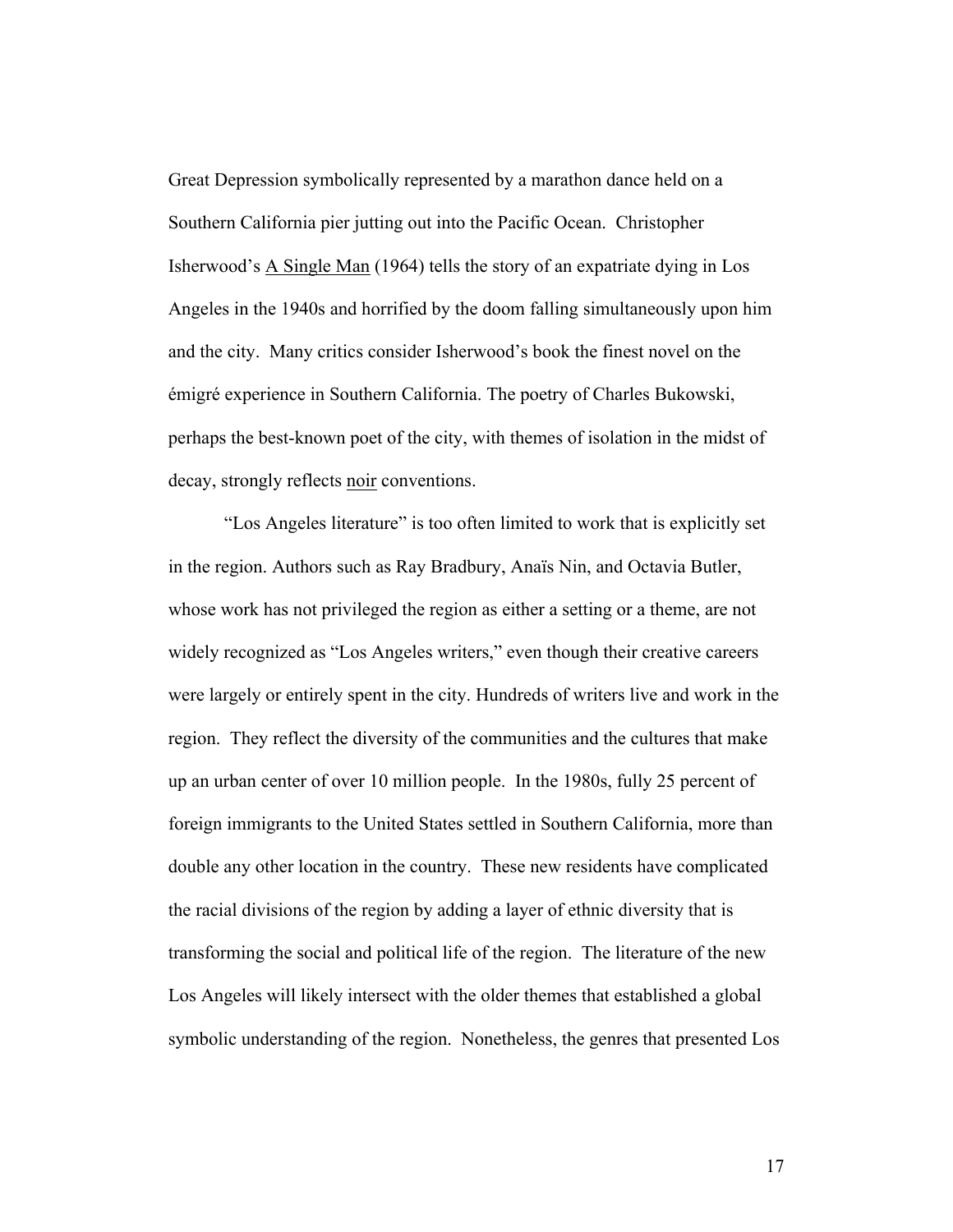Angeles to the world as the archetypal symbol for modern decadence will have to be transcended if experiences of taking root and making connections are also to find expression.

### Art and Architecture

Cave paintings by the Chumash people have survived, as well as handcrafts. They provide evidence of the values of the native peoples, but the primary expression of visual art in the preconquest period was body painting, an intimate and fragile medium that requires contact with people and not simply with images. Franciscan missionaries trained native artists in European techniques, and some paintings and sculptures by these artisans have also survived, particularly in the San Gabriel Mission, where Spanish and native visual traditions are occasionally juxtaposed. Nothing survives of Tongva, Chumash, or Tataviam buildings. The Chumash had an elaborate wood construction technology, while the other native peoples built more temporary enclosed spaces from boughs and reeds.

In the American period, companies interested in promoting tourism and settlement sponsored visits by painters who would capture the natural beauties of the region. By the 1890s, permanent arts communities had taken root in the Arroyo Seco area around Charles Fletcher Lummis's home, as well as in several other semirural communities. In 1898, the then well-known French floral painter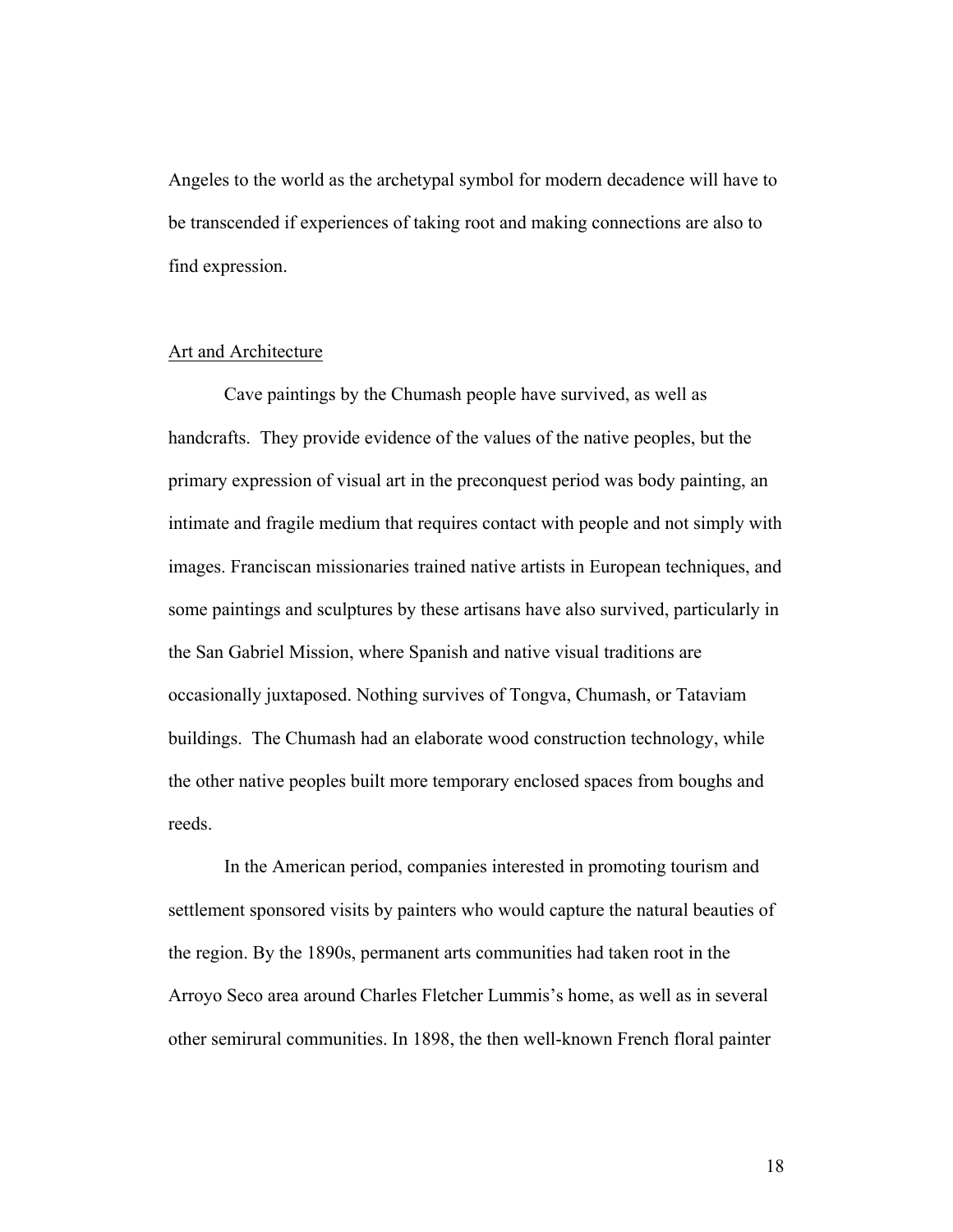Paul DeLongpré moved to Los Angeles from France, and his gallery became a principal tourist attraction in the region. Local painting was largely derivative of the Barbizon school, but with stronger emphasis on capturing the sharp contrasts of light and shadow typical of the region on sunny days. Stanton Macdonald-Wright, a veteran of pre-World War I Paris, founded Los Angeles's first modernart society in 1916. A lively modernist scene developed through the 1920s and 1930s with a primary interest in chromatic effects that would match the colorful environment. Rex Slinkard and Mabel Alvarez were the most talented painters associated with early regional modernism. During this time, the Italian immigrant Sabato (Simon) Rodia constructed the Watts Towers, which inspired many subsequent assemblage artists in the state.

Los Angeles was an important center for the development of modern architectural styles. For several decades after the American conquest, builders shifted from the adobe used by the Mexicans to wood and brick, utilizing materials and construction techniques familiar to them from their homes in the East. In the 1890s, architects and builders began giving serious thought to how they might take better advantage of the natural environment that was the primary attraction to settlers. At the same time, the real estate booms involved widespread development of large tracts with relatively uniform style of homes. The California bungalow, popularized throughout the country by Craftsman magazine, became a ubiquitous feature of the Southern California landscape. Its relatively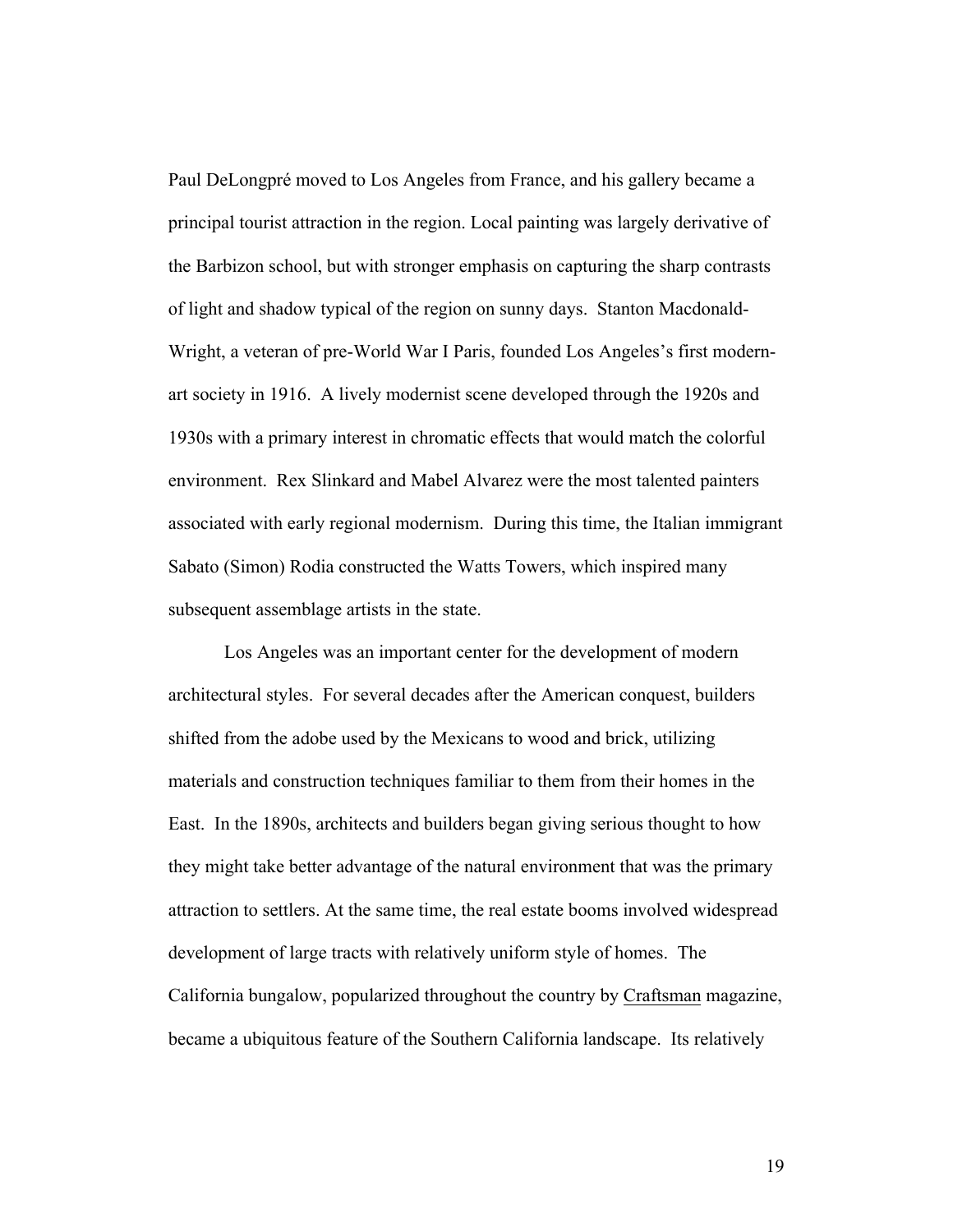simple but elegant lines opened interior spaces to allow for greater connection to yards, while wooden porches, eaves, and porticoes presented warm façades that suggested both Japanese and European influences. The architectural firm of Charles and Henry Greene in Pasadena built versions that were more elaborate for the many wealthy easterners who wintered in that suburb.

At the same time, the quest for a distinctive regional identity encouraged a revival of Mexican building styles. Adobe construction did not reappear, but concrete and stucco superimposed a "Spanish" look upon floor plans developed for the California bungalow house. Shortly after 1900, Irving Gill developed a poured-concrete construction technique that he used to add arcaded patios and porches to homes with otherwise sleek modern lines. By 1915, the so-called Mission revival style dominated new construction, both for private housing and public buildings. Bertram G. Goodhue's pavilions for the Panama-California Exposition in San Diego established an impressive body of public buildings that combined simple planes of white wall with bands of elaborate baroque ornamentation. The 1925 Santa Barbara earthquake demolished much of the town's Victorian-era center, and the city council ruled that all reconstruction be limited to the Spanish style.

Mission revivalism was particularly popular, but it was only one expression of a broader movement to link California to a fictitious Mediterranean legacy. George Allison's design for the UCLA campus in the 1920s used a neo-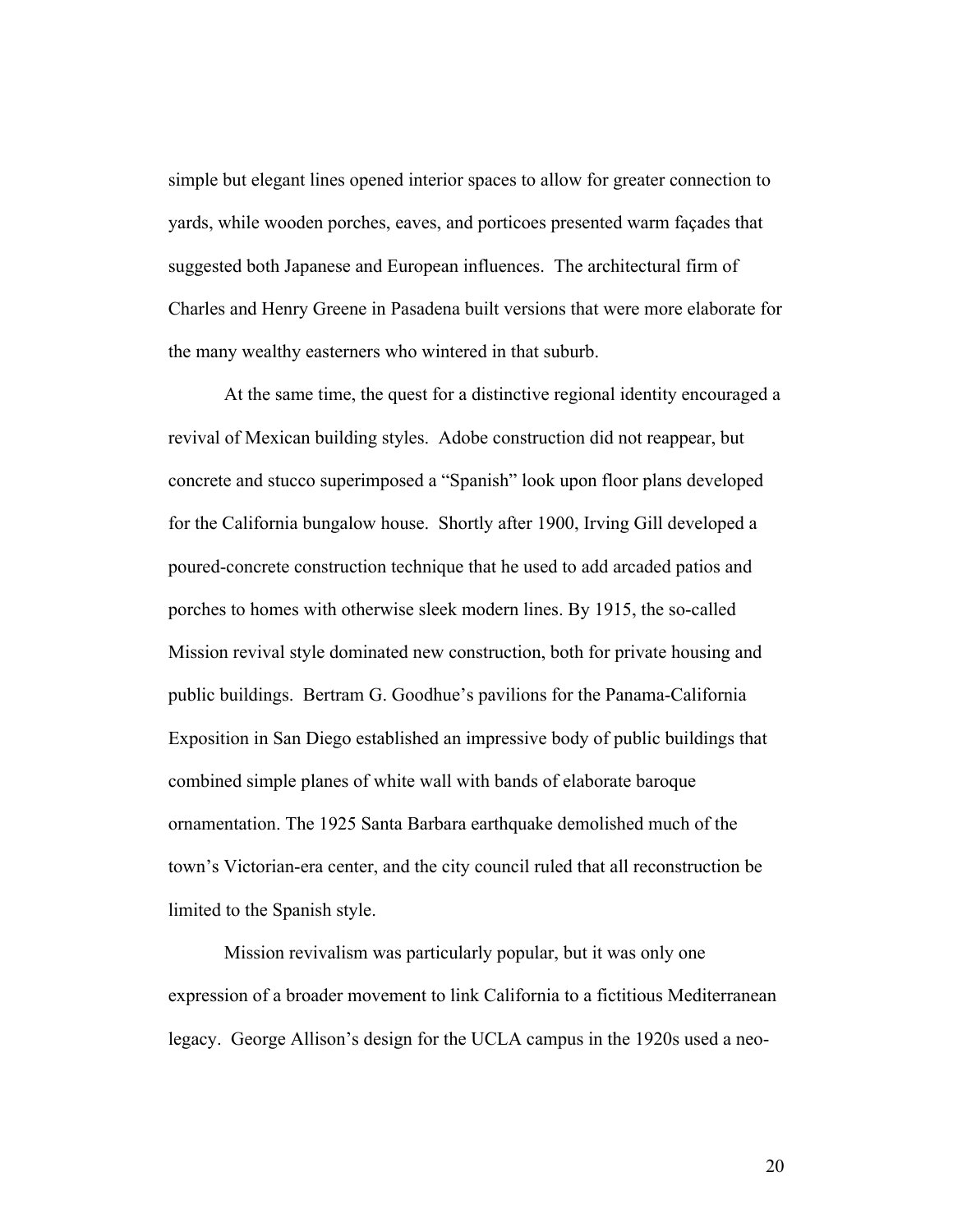Byzantine style, self-consciously imitating monuments in Ravenna and Milan. Adding to the romantic mixture increasingly defining Los Angeles buildings, there were free adaptations of Chinese and Japanese architectural styles. Frank Lloyd Wright designed several homes constructed with steel-reinforced concrete blocks that he used to evoke Aztec and Maya monumentality. There were also a number of amusing programmatic buildings, such as the now demolished Brown Derby restaurant shaped like a derby hat, or the Tail O' the Pup hot dog stand shaped like a hot dog in a bun.

Two Austrian immigrants, Richard J. Neutra and Rudolf Schindler, were the foremost exponents of the International style in Los Angeles. Schindler came to the United States before World War I to study with Frank Lloyd Wright in Wisconsin. He moved to Los Angeles in 1920 to supervise the construction of Wright's Hollyhock House. He decided to stay and over the next several years built his own home in West Hollywood. This building, now restored to its original design and open to the public as a museum, synthesized Craftsman, Japanese, and Spanish motifs into a distinctively experimental, avant-garde look that attracted commissions. Neutra settled in Los Angeles in 1926, where he found a congenial clientele in Hollywood and in the city's professional circles receptive to his theories of "biological realism." Neutra's Lovell House (1929) overlooking Griffith Park became his signature building. His design alternated horizontal bands of fenestration circling the building with brilliant white panels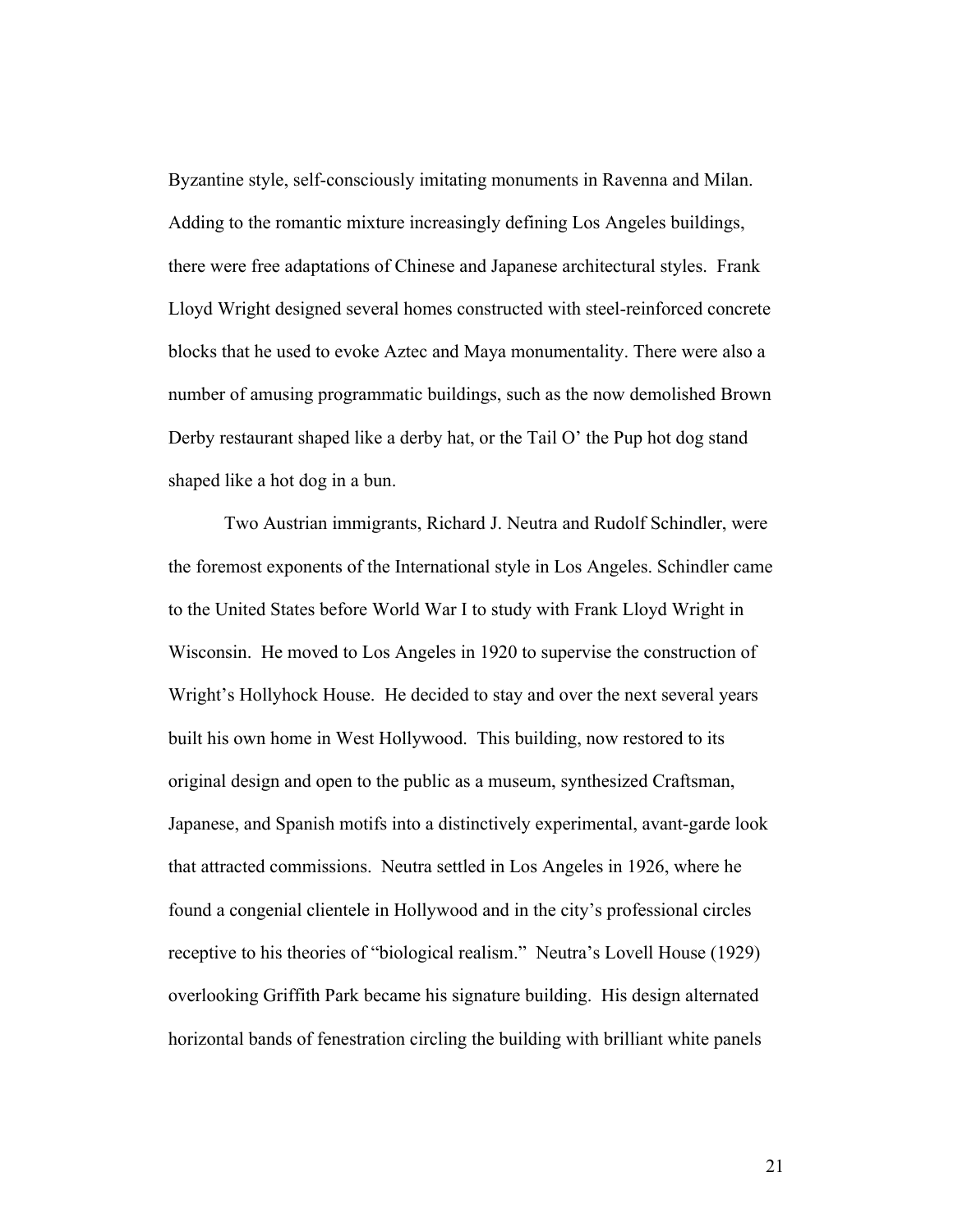that served both to reflect the hot sun and to bring attention to the building in its steep hillside setting. In the interior, Neutra achieved an illusion that the floors are hovering weightlessly over the canyon the home overlooks. Schindler and Neutra designed both homes and public buildings that set a path for further developments in California architecture. While both were interested in designing large-scale housing tracts and Neutra did construct prefabricated housing for war workers in the Channel Heights Housing Project (1942-1944), neither had much influence on the tract housing that came to dominate the Southern California landscape.

West Coast painters in the 1920s and 1930s followed European modernist developments closely, but their work was seldom directly imitative and often moved in distinctive directions. Surrealism, for example, found an echo and a riposte in postsurrealism, a school led by Helen Lundeberg and Lorser Feitelson. The postsurrealists sought to examine the relation of self and environment through a focus on the normal associative processes of the mind and its ability to transform sensations into ideas. During World War II, these painters shifted their interest to exploring the space and light effects inherent to abstract geometric forms.

After World War II in Los Angeles as elsewhere, modernism became the predominant form in both architecture and painting. In vernacular architecture, the ranch house spread across the region. Cliff May developed the style in the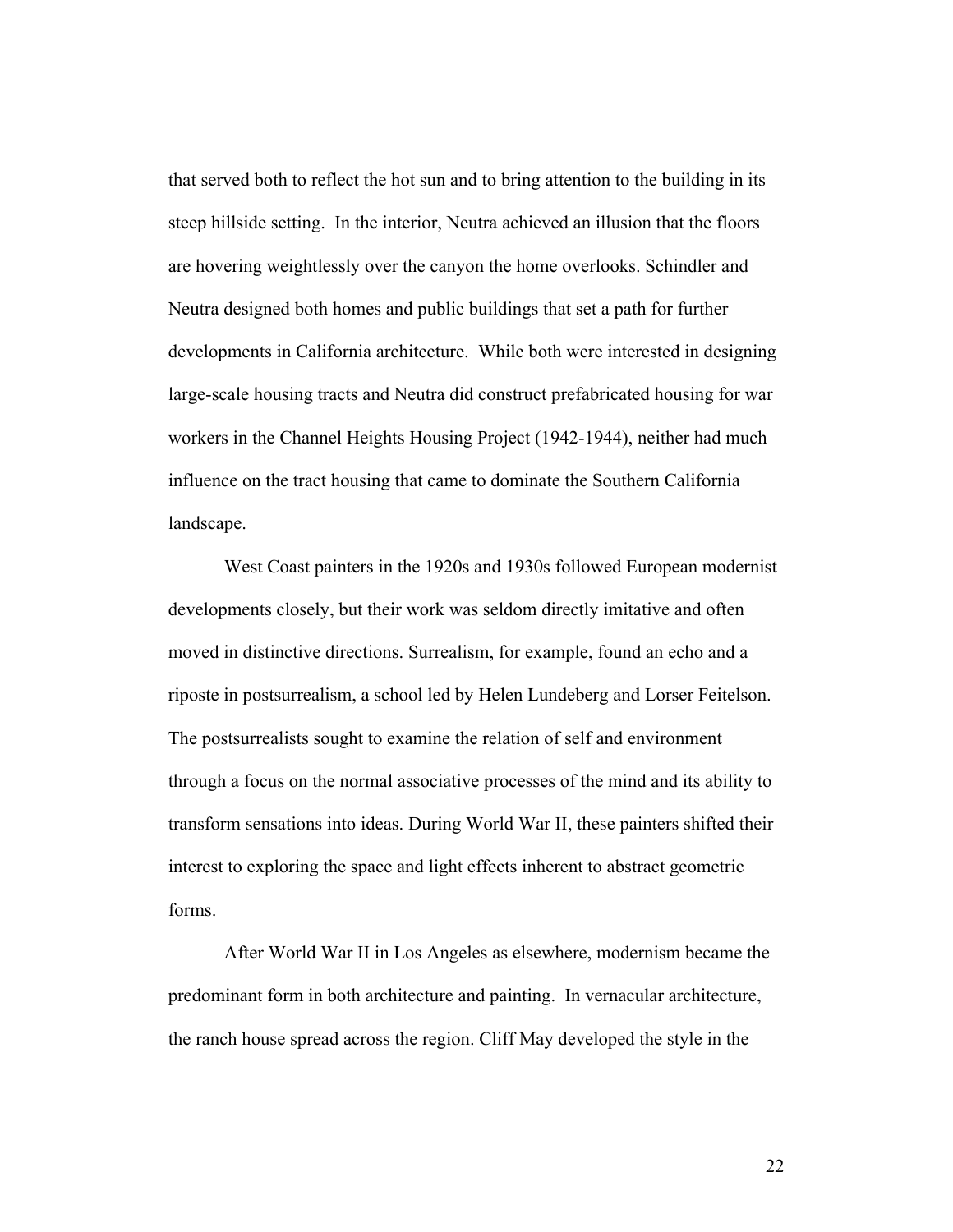1930s as a modification and simplification of the Spanish revival building. The ranch house with its concrete slab flooring proved to be particularly economical for rapid construction of low- to middle-income housing. In an effort to counter the low design standards of most tract homes, John Entenza's journal Art and Architecture launched the Case Study House program. Entenza selected young architects to design homes that might demonstrate how scientific form improved quality and reduced costs. Entenza then found clients who would pay for having the home constructed. Between 1945 and 1966, thirty-six model homes were designed and the majority built. Spectacular photographs by Julius Shulman did much to publicize the work of the contributors, who included Gregory Ain, Craig Ellwood, Charles and Ray Eames, Pierre Koenig, John Lautner, Raphael Soriano, and William Wurster.

Simultaneously, Richard Neutra and his partner Robert Alexander developed Baldwin Hills Village as a model for privately funded, multi-unit lowcost housing. These efforts to change the nature of mass housing, as well as explorations with the aviation industry into the development of prefabricated homes, were frustrated by opposition from the real estate industry, private building contractors, and the building trades unions. The Case Study Homes, although designed as prototypes for low- to medium-cost housing, remained unique buildings that displayed the taste, daring, and distinction of their owners,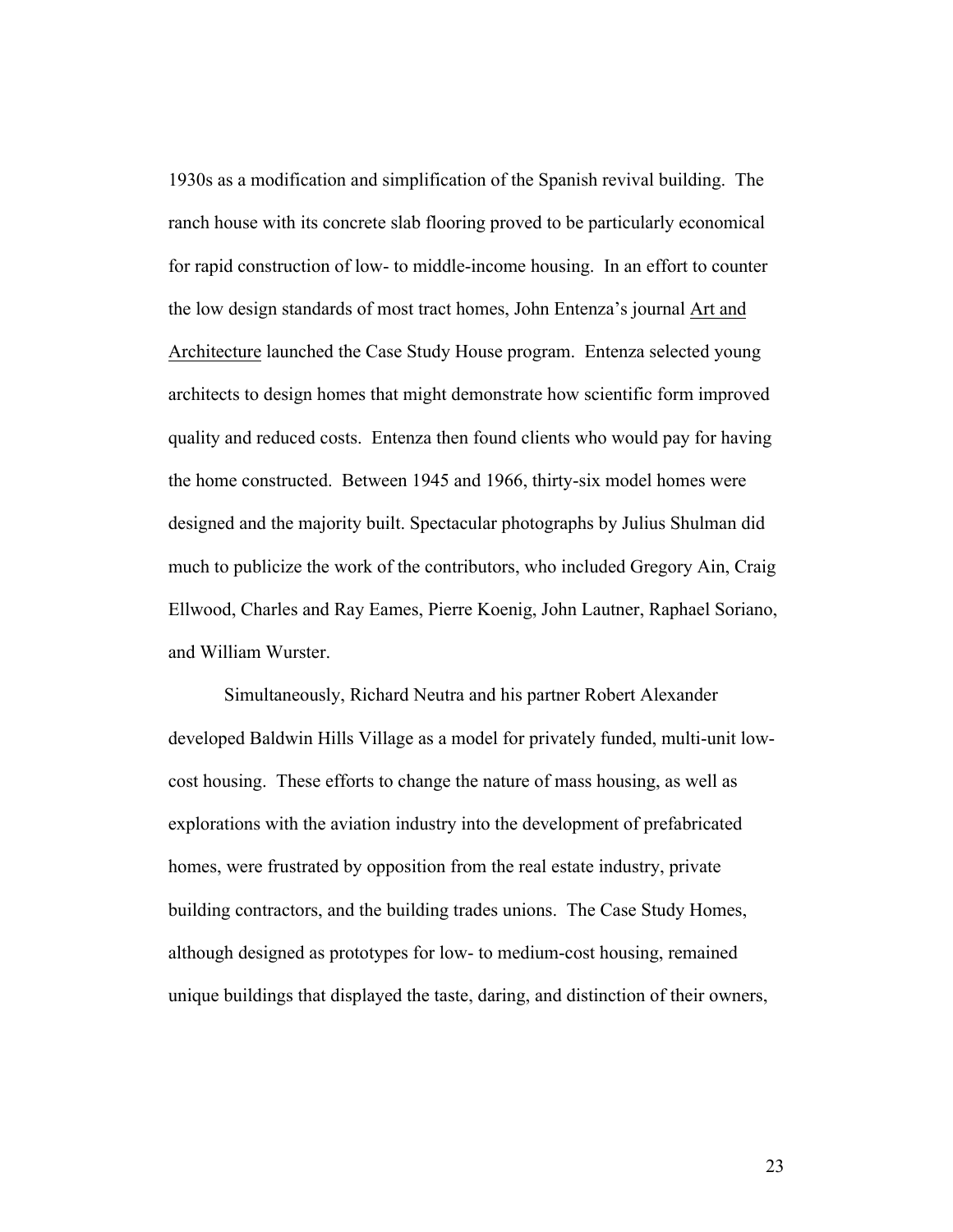while Baldwin Hills Village became a much-sought-after and expensive condominium complex.

While abstract expressionism dominated painting in New York and San Francisco immediately after World War II, Los Angeles artists continued working in the areas that had long been of interest to them. Oskar Fischinger and Jules Engel, both working as animators in the motion picture industry, presented forms, lines, and colors in the process of an unfolding development. In addition to painting, both worked in abstract motion pictures, a development that would find many followers in the region. Rico Lebrun and Howard Warshaw were the leaders of the so-called romantic surrealists. Lebrun's emotional imagery of the crucifixion and other religious themes received both critical and popular acclaim. John D. McLaughlin, Lorser Feitelson, and Helen Lundeberg developed an impressive body of color-field paintings. Lundeberg returned to figurative subjects after a long period of pure abstraction, and her canvases of the Los Angeles skyline under various lighting conditions were very influential. At first glance, the work of Emerson Woelffer, William Brice, and Hans Burckhardt appears close to abstract expressionism, but their gestural explorations of mark, form, and line are more in dialogue with contemporaneous French and Italian painting than with the New York school. Los Angeles painters did not have a large regional market, nor did they receive critical attention from New York. Nonetheless, the twenty years after World War II saw a remarkable explosion in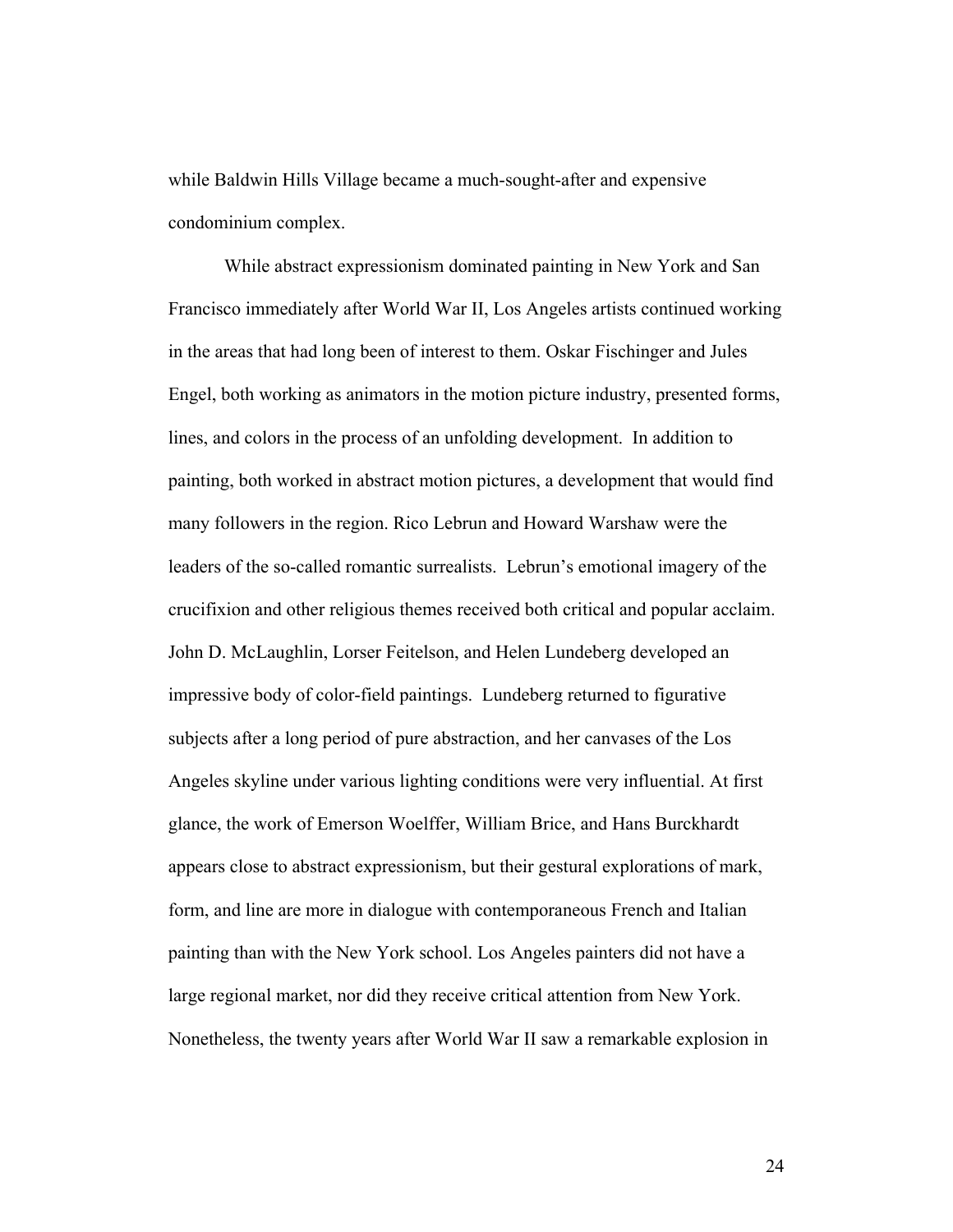the number of painters working in the region. The education provisions of the GI Bill led to dramatic increases in art school. A new arts community came into being that was completely separated from and often hostile to both the entertainment industry and to the regional tradition of boosterism. By the end of the 1950s, two new trends emerged within the local art scene that both received considerable international attention: the funk and the cool.

Funk art preserved as much as possible the raw feeling of the materials artists used, whether they were paint, clay, or found objects. The California assemblage school was one of the major expressions of the funk aesthetic. Artists scoured junkyards, abandoned factories, and desert ghost towns to find abandoned objects with unusual shapes and textures then recreated them into imaginative figures and scenes. Often the work addressed political and social themes, with particular emphasis on militarism, capital punishment, racial oppression, and sexual hypocrisy. A thoroughgoing critique of the cult of growth underlaid the genre. By emphasizing the use of discards assemblage artists challenged conventional public attitudes about beauty in art and preferences for sleek, modernist design that were prominent in the 1950s and 1960s. Well-known assemblagists from Los Angeles include Edward Kienholz, Wallace Berman, and George Herms. Noah Purifoy, the director of the Watts Towers Art Center in 1965 at the time of the Watts rebellion, put together an exhibition of pieces he and several other artists constructed from debris recovered from buildings burned out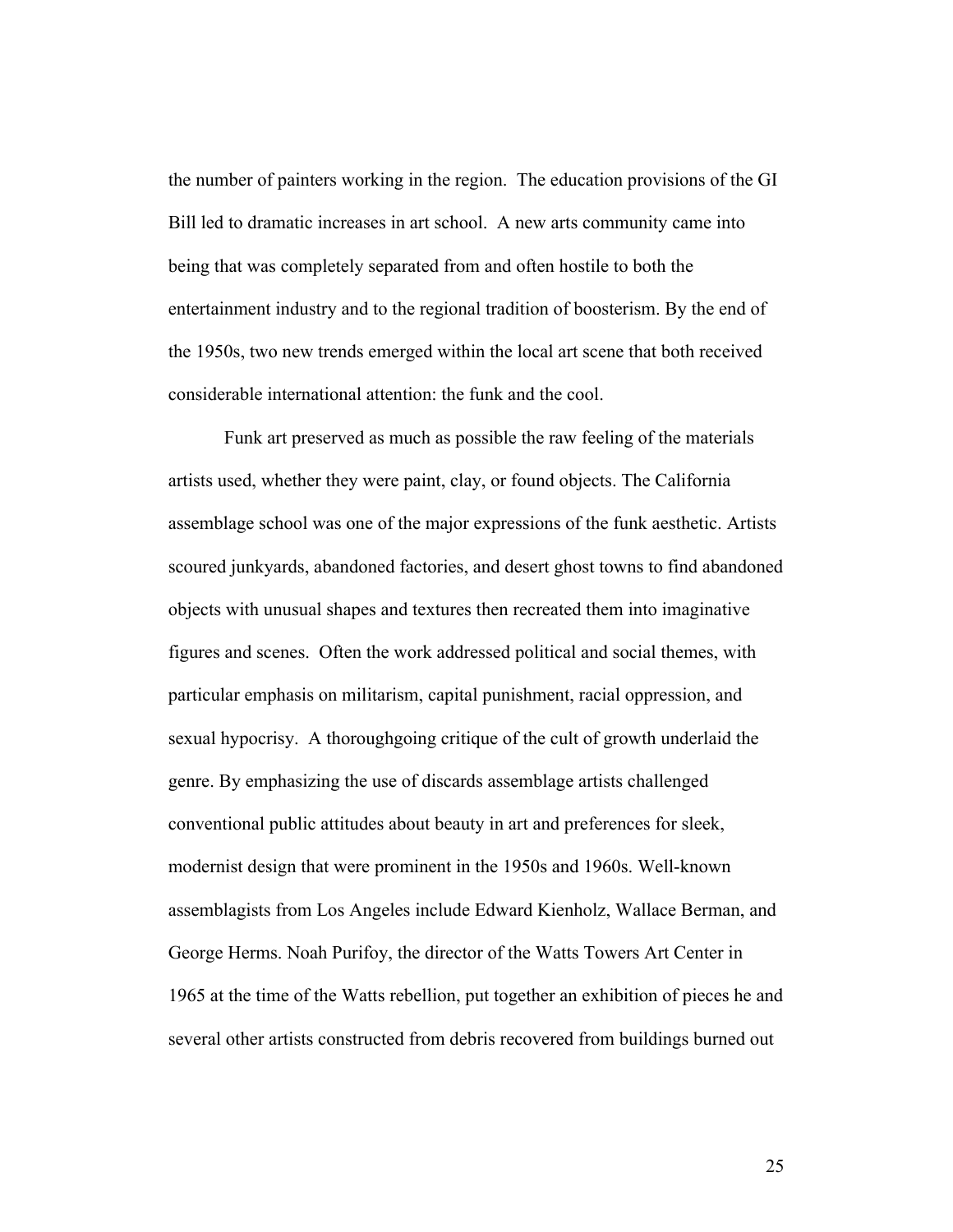and looted during the conflict.

Cool art appeared to be more distant from social critical themes. The work usually had a well-polished finish and often focused on exploration of light and space, a long-standing regional interest. Robert Irwin, for example, eliminated chromaticism on his disks by using reflective paint that captured ambient light and created a variety of ephemeral coloristic illusions as viewers moved and changed their relationship to his paintings. Larry Bell and Craig Kauffman adopted new plastic materials and industrial paints developed in the aerospace industry. Other painters addressed symbols common to the region. Billy Al Bengston evoked hot rods, surfing, and military insignia in his paintings. Ed Ruscha painted and photographed gas stations, palm trees, the Hollywood sign, as well as many other mythic icons of the region. Both painters lavished technical brilliance on subjects redolent with boosterist overtones, but their work nonetheless succeeded in resisting and deflating the mythic emotional registers long associated with the images they reworked. Critics often posed cool and funk art as antagonistic trends, but many artists moved back and forth between the schools. The influence of the French artist Marcel Duchamp linked both groups. His phenomenal popularity in the local art world led to Walter Hopps curating the first retrospective that Duchamp had anywhere in the world, mounted at the Pasadena Art Museum in 1963.

Despite fluctuations in the art market, Los Angeles has continued to grow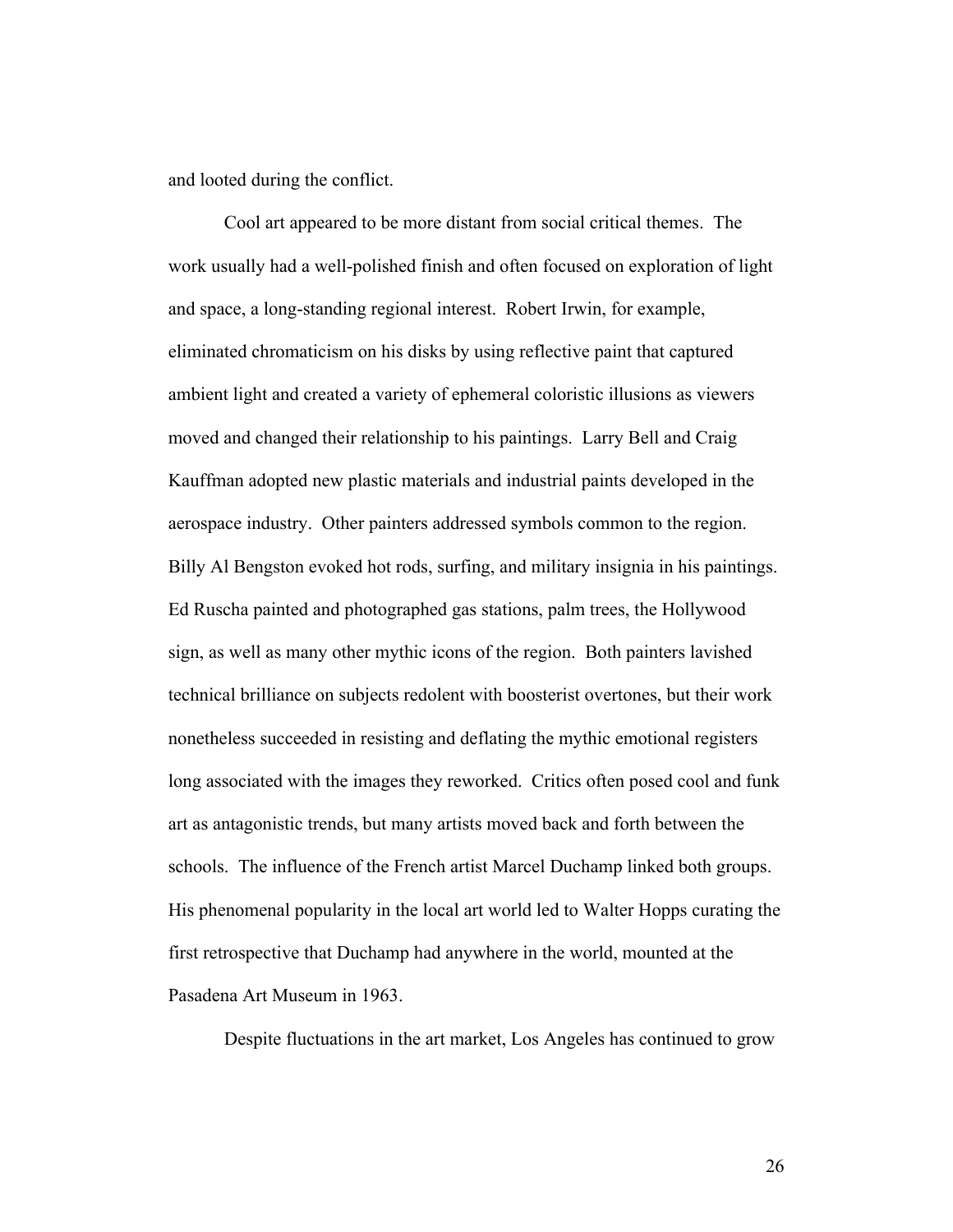rapidly as a contemporary arts center since the mid-1960s. It has been a center for conceptual art. Judy Chicago's Womanhouse (1971) is a landmark in the development of feminist art. The Chicano artist collectives Los Four, Asco (Nausea), and the Self-Help Graphics and Art, Inc., emerged in the late 1960s and early 1970s to reclaim the Mexican heritage of the region from the legacy of appropriation. Mural painting had a rebirth in the region, particularly in Latino communities, but also elsewhere. One of the best known murals is The Great Wall, painted by Judy Baca and neighborhood youth in the San Fernando Valley in the mid-1970s. The mural presents a history of the United States as one of conquest and racial struggle, but extends the promise of an eventual triumph of hopes for justice, equality, and democracy. African American arts activists challenged the exhibition and collecting policies of local museums and forced local art critics to give more attention to exhibits by African American artists. The watercolorist William Pajaud assembled an impressive collection of African American art for Golden State Mutual Life Insurance Company, the largest blackowned business in the state. Alonzo Davis, Samella Lewis, John Outterbridge, Noah Purifoy, Betye Saar, and Carrie Mae Weems are among the numerous African-American artists working in Los Angeles in 2000.

Los Angeles has become a center for pop, postmodern, and deconstructive architecture. In the 1970s and 1980s, Frank Gehry emerged as the region's bestknown architect. Gehry's California Aerospace Museum (1984) is a sculpture of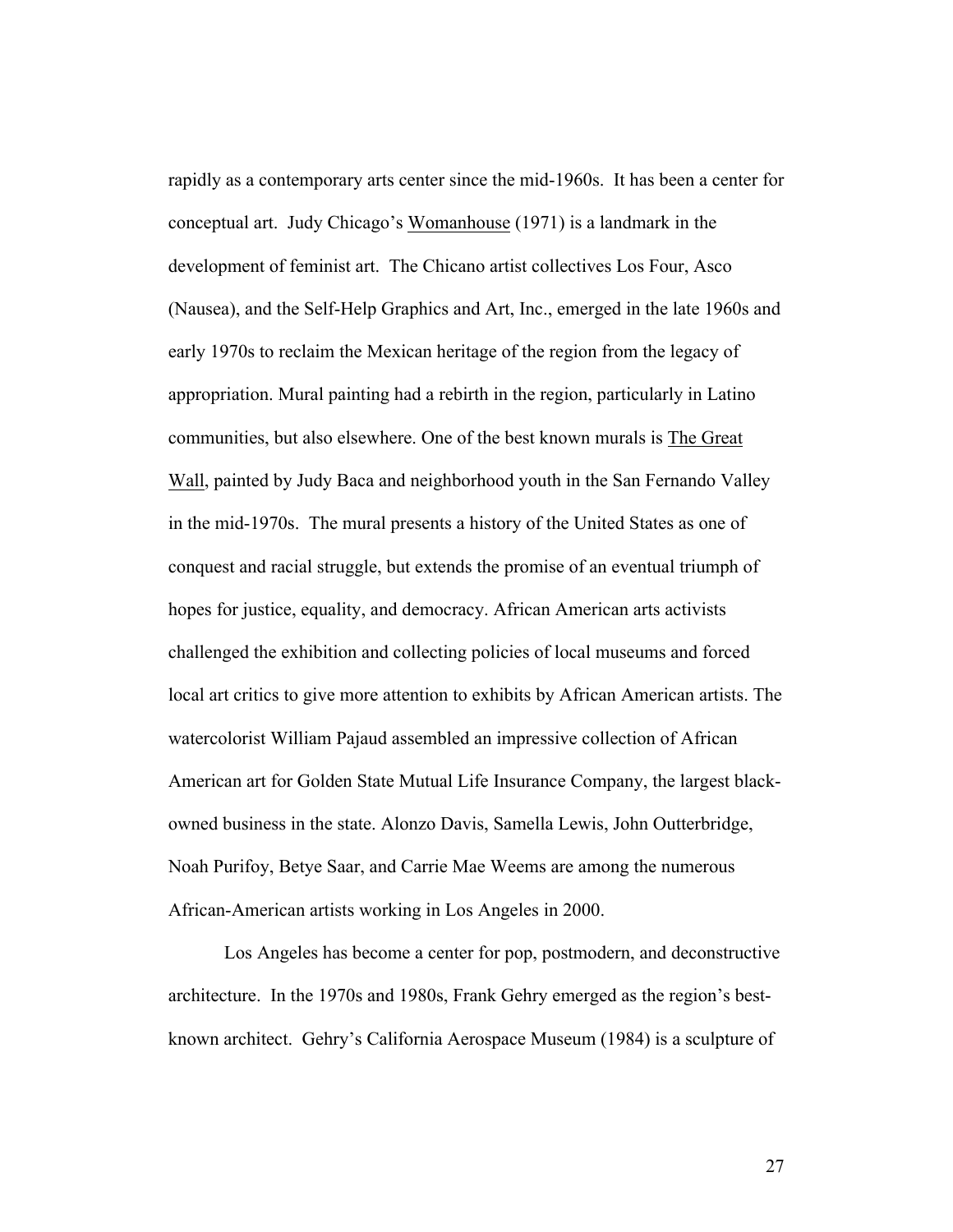geometrical shapes that explode out of the ground. In his work for Loyola Law School (1984), Gehry incorporated playful quotations of older styles relevant to concepts of law and justice. In the Temporary Contemporary (1983, a branch site of the Los Angeles Museum of Contemporary Art) and in his own home in Santa Monica, he has used throw-away building materials such as sheet metal, cyclone fencing, and particleboard for decorative effect.

### Music and Dance

In the late 1930s, Los Angeles was home to a host of conductors and composers, including Otto Klemperer, who served as the conductor of the Los Angeles Philharmonic; Kurt Weill; Ernst Toch; Arnold Schoenberg, who had come in 1934 to teach at UCLA; Igor Stravinsky; Mario Castelnuovo-Tedesco; and Ernst Krenek. The weekly Monday Evenings on the Roof concert series, hosted by the Los Angeles Chamber Music Society, featured new music and premiered many of the new works by the prominent composers in the region. However, modern music remained an enclave, a specialized taste that did not interact significantly with other parts of the Los Angeles community. Efforts by Nicolas Slonimsky to introduce the work of Charles Ives and Arnold Schoenberg into the repertoire of the Los Angeles Philharmonic in the 1930s were spectacularly unsuccessful.

Nonetheless, the presence of so many important figures in modern music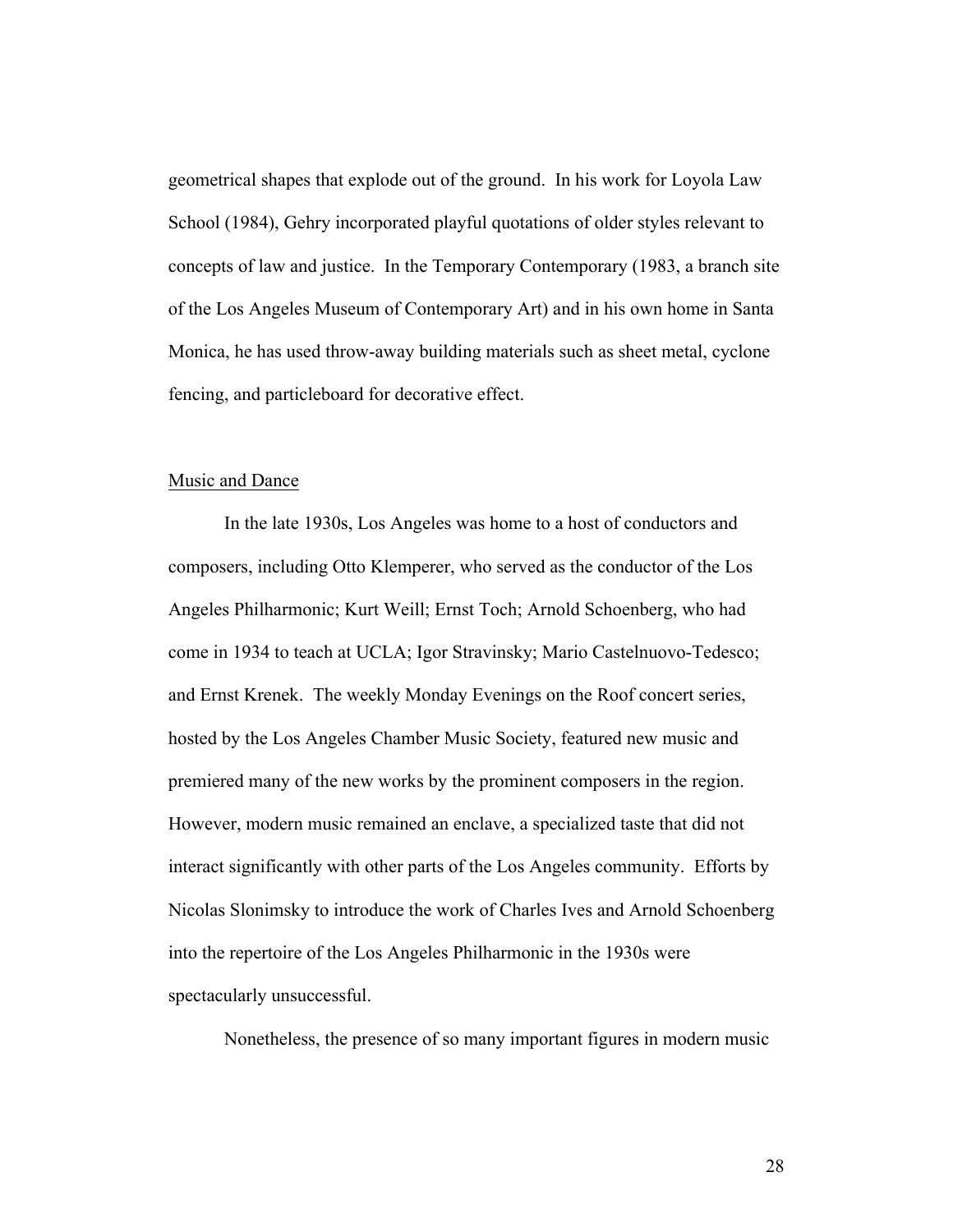may have stimulated experimentation by a younger generation of Americans. Schoenberg held private classes at his home as well as at UCLA and taught the avant-garde composer John Cage twelve-tone composition techniques. A native of Los Angeles, Cage developed his musical style in his hometown before moving to New York in the 1940s. Los Angeles was a center for the California microtonalists. Cage, Conlon Nancarrow, and Harry Partch were among a number of composers who independently explored the possibilities of musical scales using more than the twelve tones developed in European music. Partch in particular became a cult figure on the West Coast. His hobo songs and his transcriptions of graffiti invoked noir traditions, while his mythic dance dramas synthesized European and East Asian musical forms with those of the peoples native to the American Southwest. Only the strong support of a few music patrons such as Betty Freeman and the presence of strong colleges and universities allowed experimental music to survive, if not precisely flourish.

Jazz came to Los Angeles with the motion picture industry. In 1919, Kid Ory formed the first large-scale African American jazz orchestra in the city. His success in finding audiences generated many imitators and fostered the subsequent development of big band music. Benny Goodman's orchestra originated in Los Angeles before leaving to find greater success in New York. The number of African Americans living in Los Angeles jumped dramatically during World War II. A lively club scene developed in the Central Avenue area.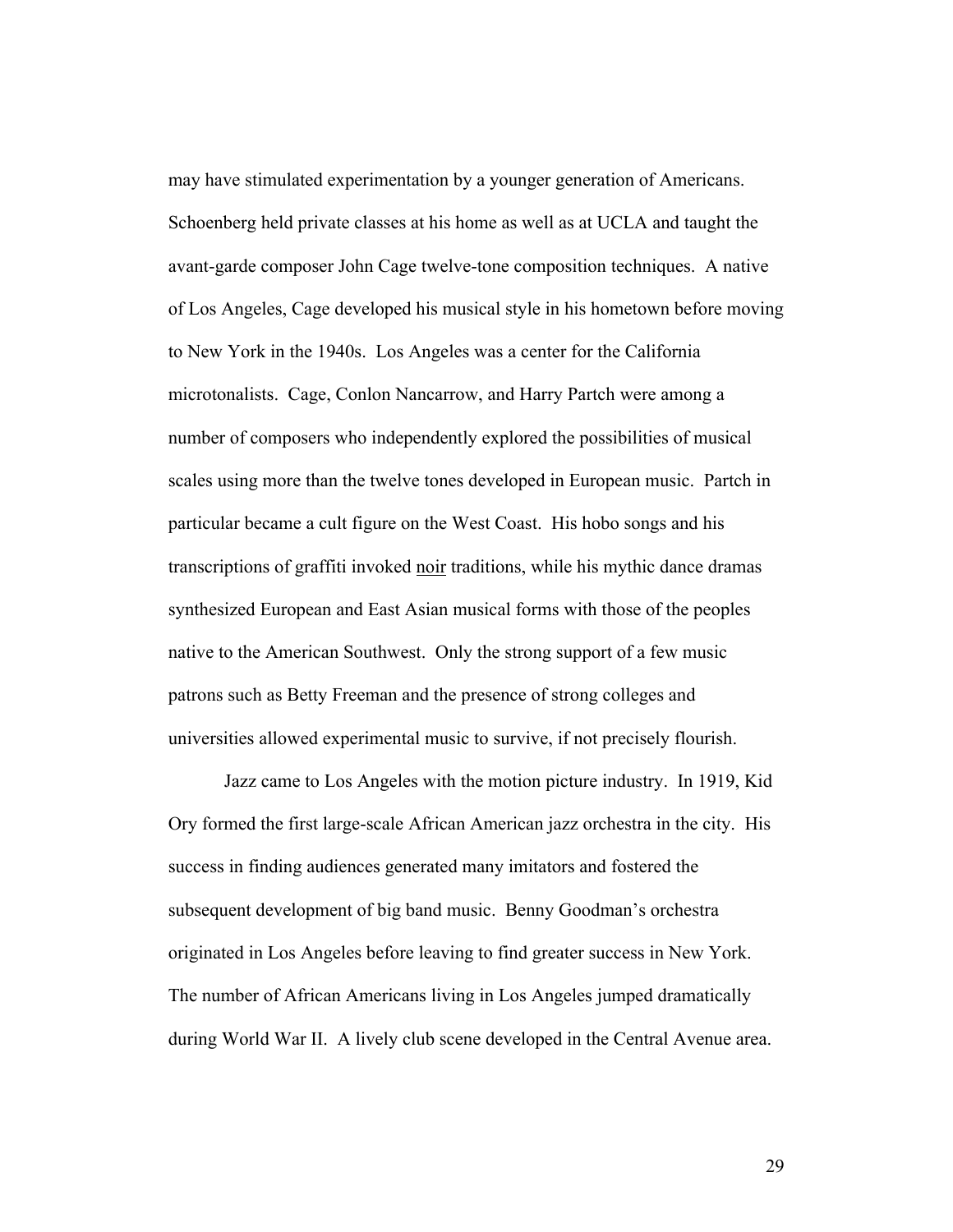Charles Mingus, Dexter Gordon, Eric Dolphy, Ornette Coleman, Buddy Collette, Horace Tapscott, Quincy Jones, Art Pepper, Gerry Mulligan, and Chet Baker are among the Los Angeles jazz musicians who developed international reputations. Between 1945 and 1965, a distinctively cool and intellectual jazz style developed in clubs in San Francisco and Los Angeles, often referred to simply as "West Coast jazz." After 1950, however, the club scene shrank, and musicians in the area were increasingly dependent upon recording motion picture and television scores for their incomes. While jazz remained a part of Los Angeles life, institutional support for innovative jazz music was limited. Many of the best and most innovative musicians left for New York or Europe to pursue their careers.

Los Angeles was also a center in the development of modern dance. Both Isadora Duncan and Ruth St. Denis began their careers in the region at a time when the pageant movement encouraged interest in the dramatic use of free dance form. Lester Horton, however, was the only important modern dance choreographer to maintain his base in Los Angeles between the 1920s and the 1950s. He trained a number of dancers and choreographers, including both Alvin Ailey and Bella Lewitzky. Ailey followed the usual pattern of relocating to New York where there was greater support available. Lewitzky remained in Los Angeles, successfully guiding a dance company that lasted from the 1960s to the 1990s.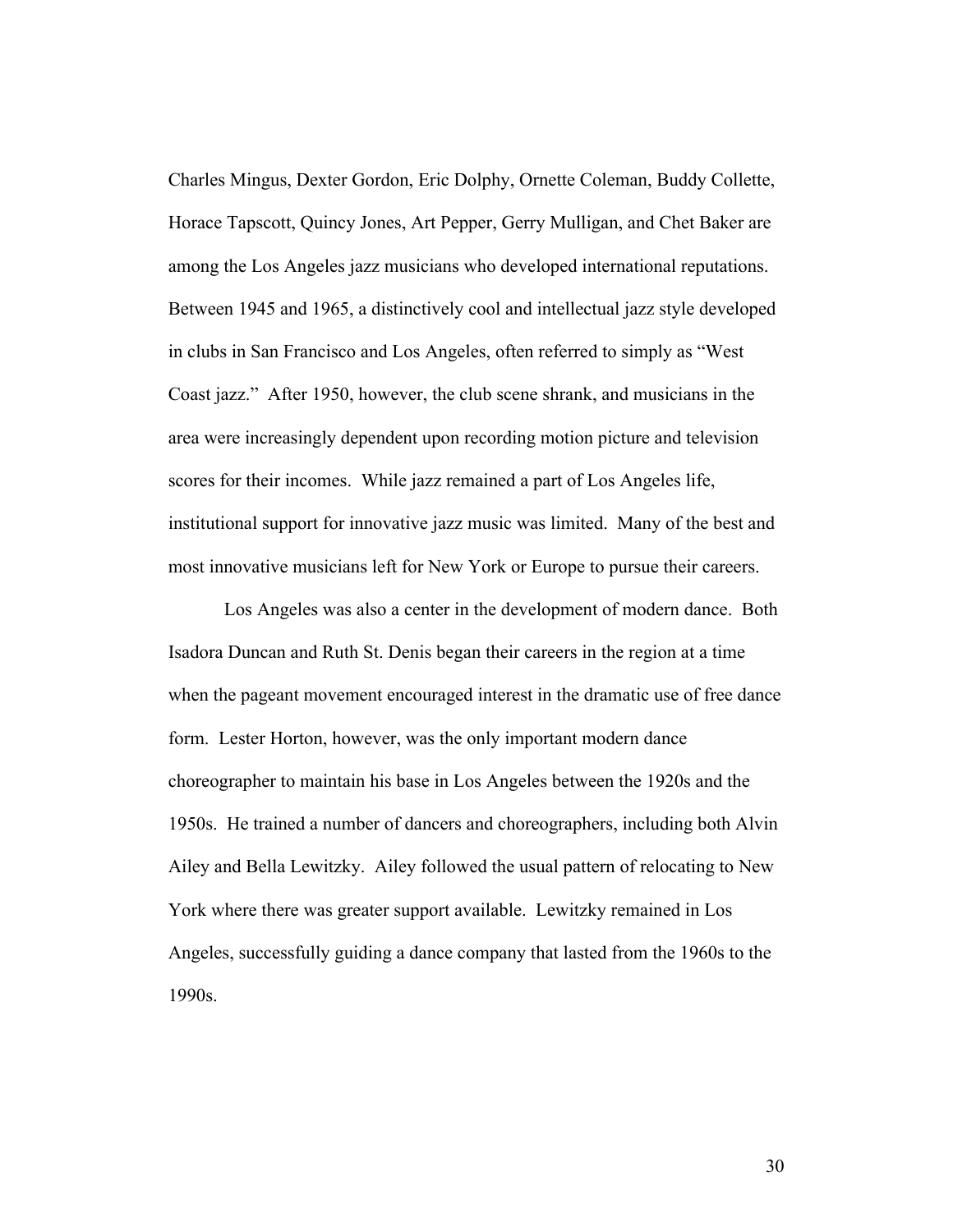#### Los Angeles and the Culture of the Future

Given numerous strong schools, a flourishing high-technology sector, the continuing presence of the entertainment industry, and a growing core of wealthy donors and patrons, Los Angeles is likely to remain an important global center of intellectual and cultural life. The city's art and architecture scenes have achieved global visibility and in the 1990s received considerably more infrastructural support than in times past. No longer are artists and architects limited to regional imagery or themes, yet their work is often richer for its relation to a long history of concern for specific issues such as light and space. Contemporary boosters of the city refer to the international fame its artists and architects have achieved to argue that the city has finally achieved "world-class" status.

The city has long been an important center for twentieth-century world culture, but it also has had, and continues to have, many features more typical of a provincial town. Literature, theater, music, and dance could be equally strong, but they suffer from inadequacies in local infrastructure. While the cultures of Latinos, Asians, and African Americans started to receive greater visibility and some modest support, toward the end of the twentieth century, multiculturality remains more a slogan rather than an actuality. A multicultural intellectual and cultural life is impossible if the city remains divided along racial and ethnic lines—a brutal fact that reflects nearly 150 years of deliberate exclusion and separation. To overcome the actual, everyday culture of the region will involve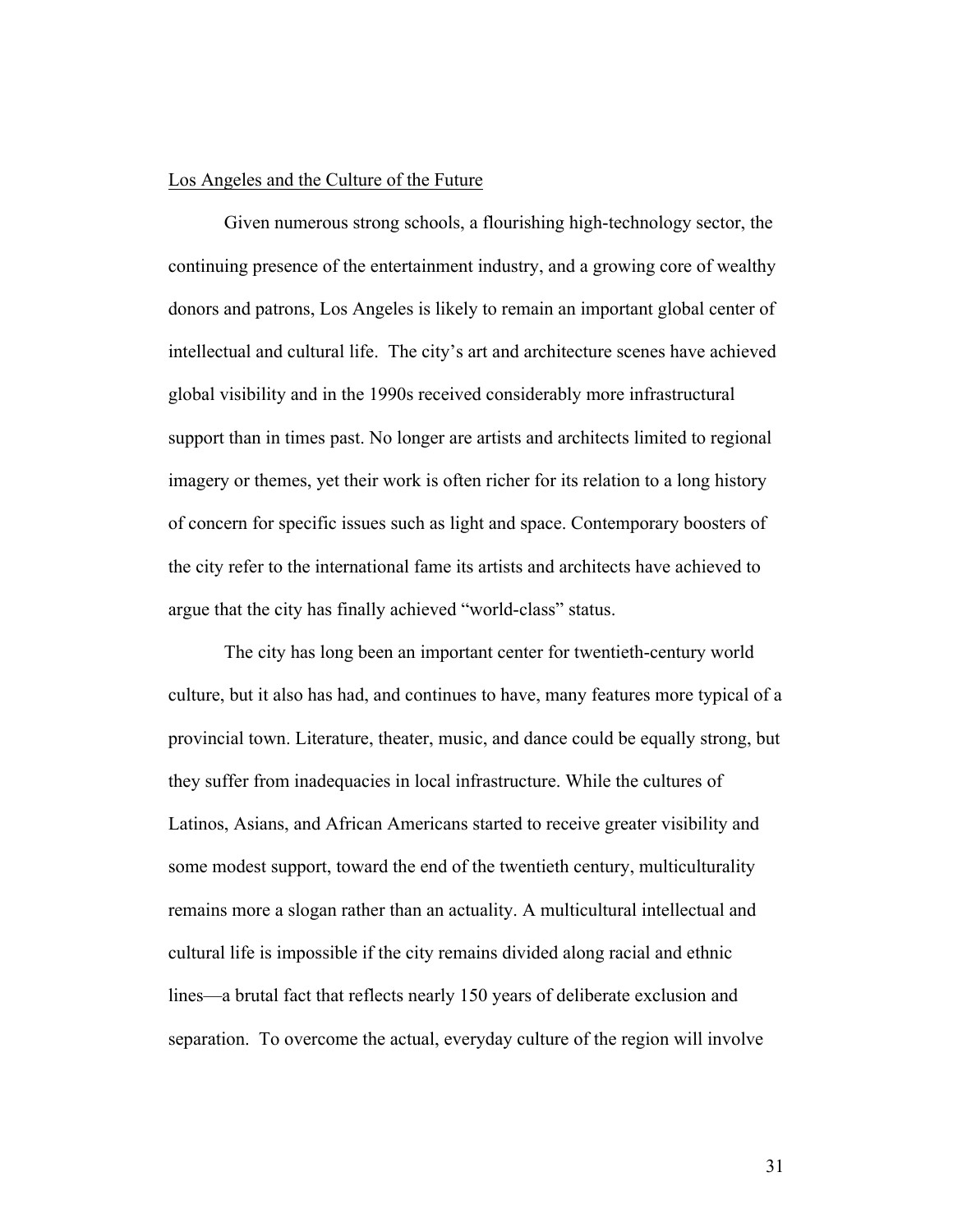fostering a new culture that has confronted legacies of racial division and romantic appropriation. Exemplars for this culture do not yet exist elsewhere, and the provincial model for heritage preservation that has been dominant in Los Angeles—the collection of classic works from traditions important to people who have migrated into the region—will not meet the challenge. A heritage preservation particular to Southern California might entail recognizing innovations that have occurred in the course of people creating new lives for themselves in a new society. Engaging the culture that is in development needs as much if not more support than heritage continuity.

Current talk of Los Angeles as having become a global capital elevates the city's booster heritage to new levels and repeats hoary patterns. Perhaps, however, dangers can turn into assets if the provincial nature of cosmopolitan ambitions is cheerfully acknowledged. If Los Angeles has joined the ranks of world-class cities, then any place can, be it Miami, Minneapolis, or Oklahoma City. The success of Los Angeles suggests that a model of the world divided between a few cosmopolitan centers surrounded by layers of increasingly backward hinterland might some day be replaced by one in which nodes of concentrated human capital are widely dispersed in overlapping networks of shared concerns and projects across a large, diverse world. Certainly a romantic conception, but less dreary than the equally romantic image of Los Angeles as "capital of the twenty-first century."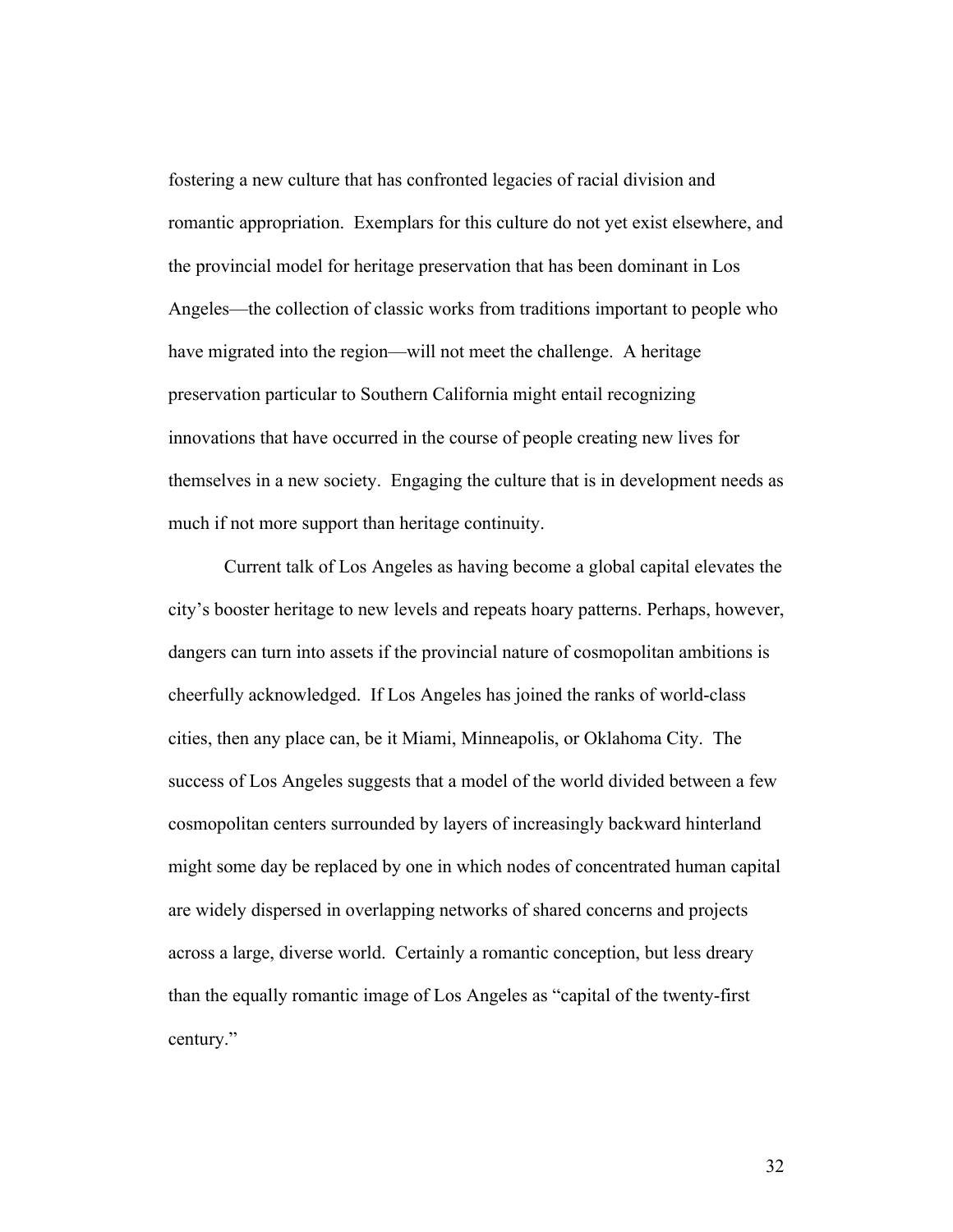# BIBLIOGRAPHY

Jane Apostol, El Alisal: Where History Lingers (Los Angeles: Historical Society of California, 1994)

Reyner Banham, Los Angeles: The Architecture of Four Ecologies (Harmondsworth, England: Penguin Books, 1971)

Richard Cándida Smith, Utopia and Dissent: Art, Poetry, and Politics in California (Berkeley: University of California Press, 1995)

John Caughey and LaRee Caughey, eds., Los Angeles: Biography of a City (Berkeley: University of California Press, 1976)

Marco Cenzatti, Los Angeles and the L.A. School: Postmodernism and Urban Studies (Los Angeles: Los Angeles Forum for Architecture and Urban Design, 1993)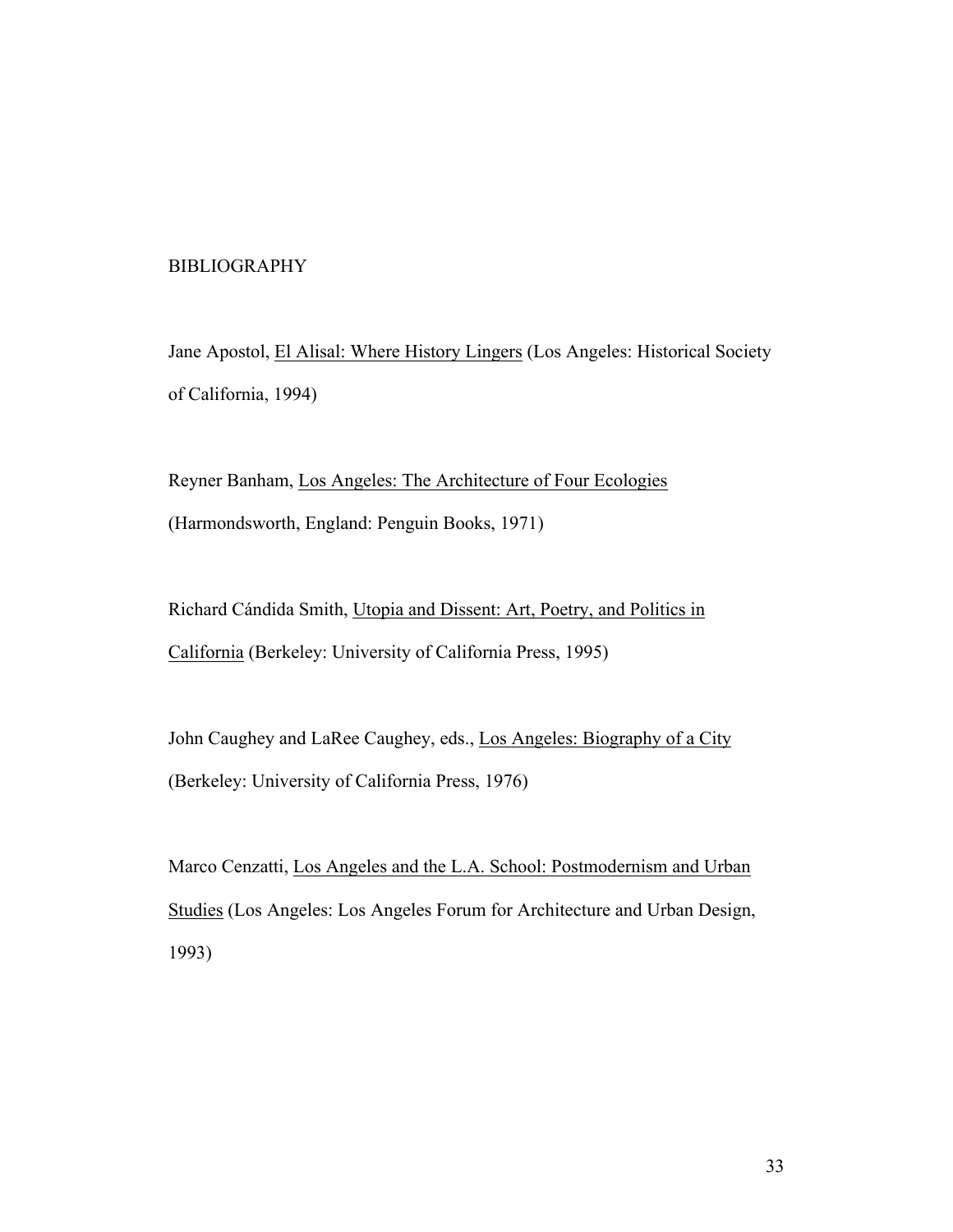Richard Henry Dana, Two Years before the Mast (New York: Westvaca, 1992; originally published 1840).

Mike Davis, City of Quartz: Excavating the Future in Los Angeles (New York: Vintage Books, 1992)

Michael Dear, H. E. Schockman, and Gregory Hise, eds., Rethinking Los Angeles (Thousand Oaks, California: Sage Publications, 1996)

Michael Dear, "Postmodern Urbanism," Annals of the Associatoin of American Geographers 88(1998):50-72

David Fine, ed., Los Angeles in Fiction: A Collection of Original Essays (Albuquerque: University of New Mexico Press, 1984)

Robert Fogelson, The Fragmented Metropolis: Los Angeles, 1850-1930 (1967; Berkeley: University of California Press, 1993)

David Gebhard and Robert Winter, Los Angeles: An Architectural Guide (Salt Lake City: Gibbs M. Smith, 1994)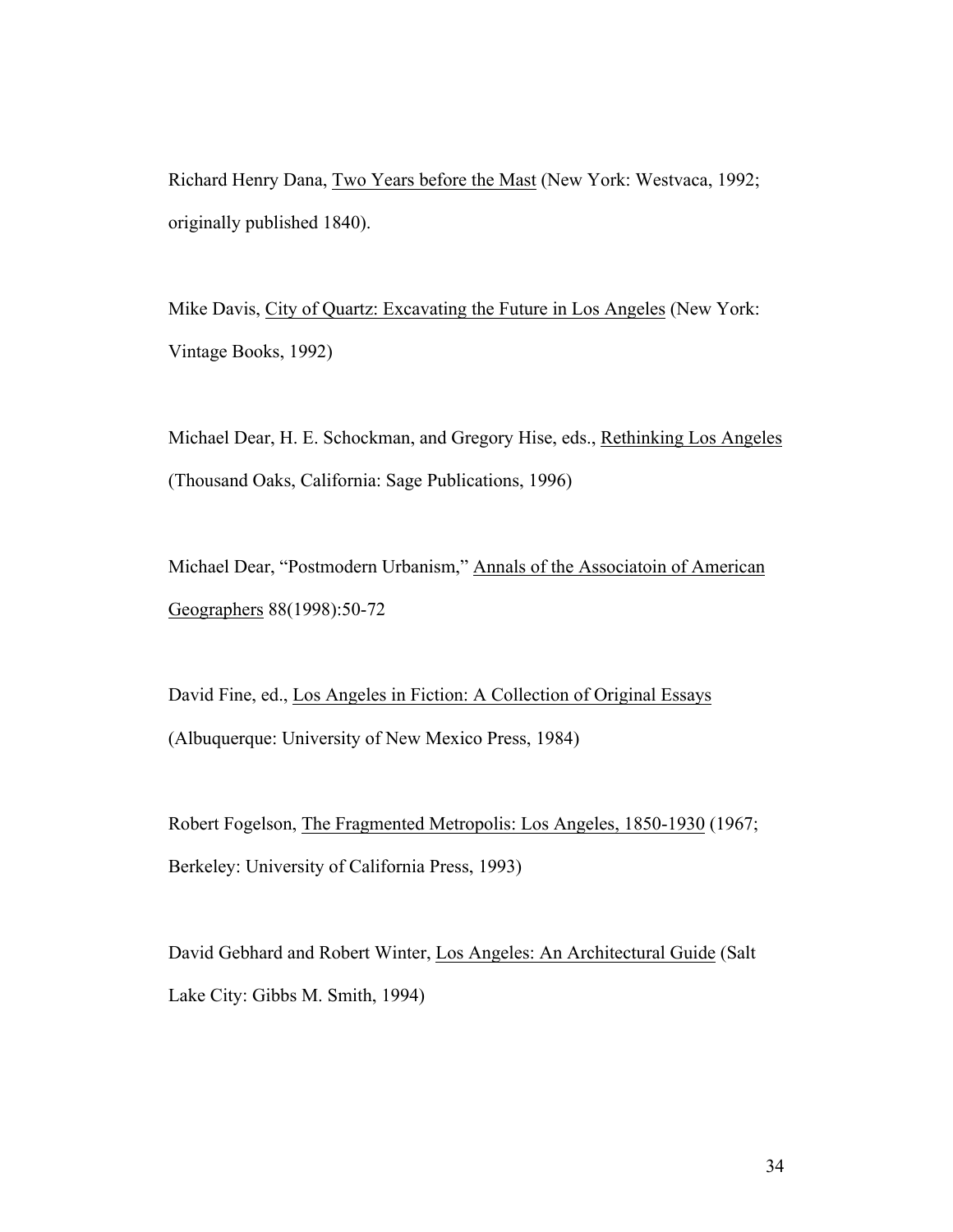Robert Gordon, Jazz West Coast: The Los Angeles Jazz Scene of the 1950s (New York: Quartet Books, 1986)

Robert Gottlieb and Irene Wolt, Thinking Big: The Story of the Los Angeles Times, Its Publishers, and Their Influence on Southern California (New York: Putnam, 1977)

Ramón A. Gutiérrez and Richard J. Orsi, Contested Eden: California Before the Gold Rush (Berkeley: University of California Press, 1998)

Paul Karlstrom, ed., On the Edge of America: Modernist Art in California (Berkeley: University of California Press, 1996)

Carey McWilliams, Southern California Country: An Island on the Land (1946; Santa Barbara: Peregrine Smith, 1973)

Carey McWilliams, The Education of Carey McWilliams (New York: Simon and Schuster, 1978)

Merry Ovnick, Los Angeles: The End of the Rainbow (Los Angeles: Balcony Press, 1994)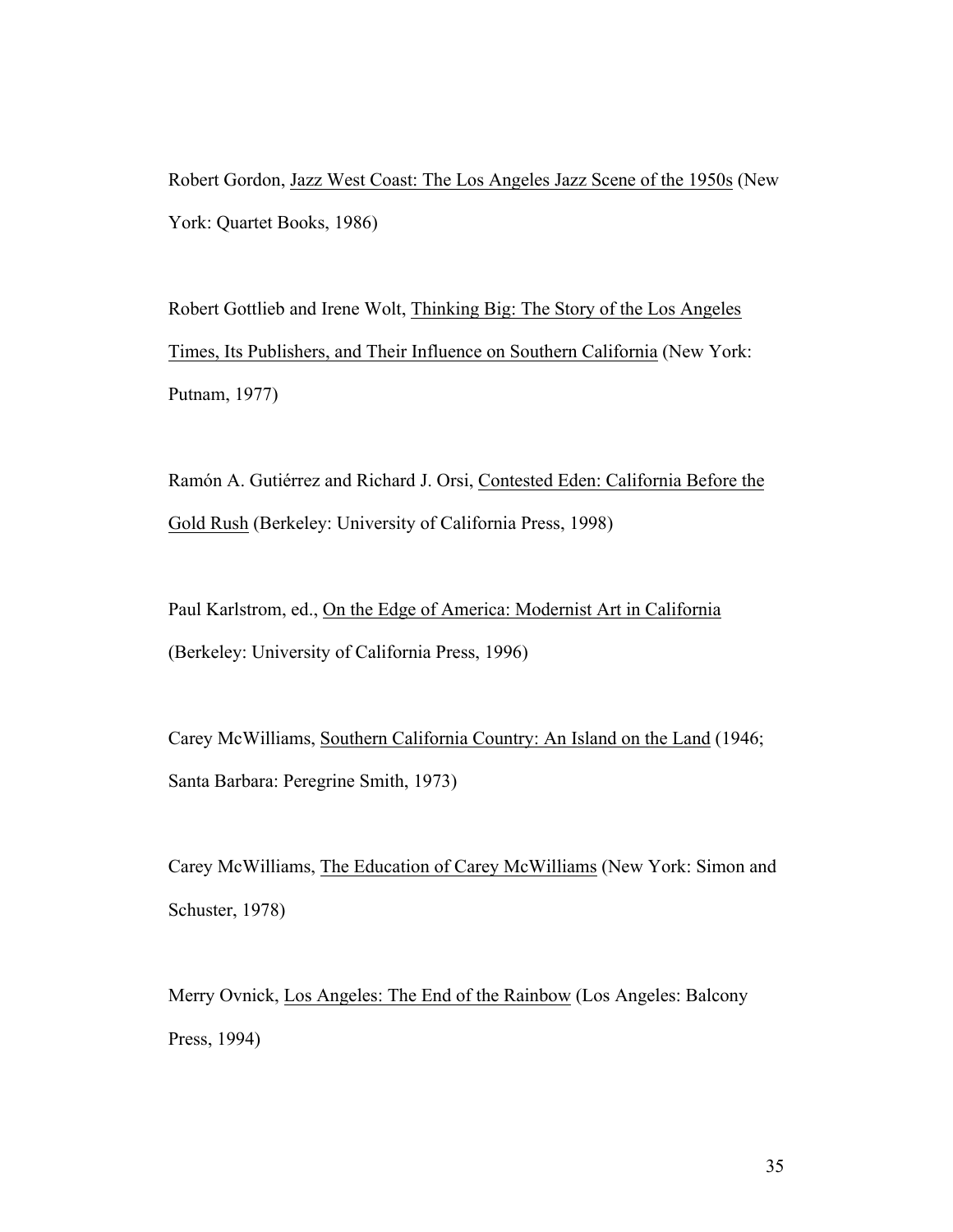David Rieff, Los Angeles: Capital of the Third World (New York: Simon and Schuster, 1991)

Lionel Rolfe, Literary L.A. (San Francisco: Chronicle Books, 1981)

Allen J. Scott and Edward Soja, eds., The City: Los Angeles and Urban Theory at the End of the Twentieth Century (Berkeley: University of California Press, 1996)

Kevin Starr, Inventing the Dream: California Through the Progressive Era (New York: Oxford University Press, 1985)

Kevin Starr, Material Dreams: Southern California Through the 1920s (New York: Oxford University Press, 1990)

James Steele, Los Angeles Architecture: The Contemporary Condition (London: Phaidon Press, 1993)

Franklin Walker, A Literary History of Southern California (Berkeley: University of California Press, 1950)